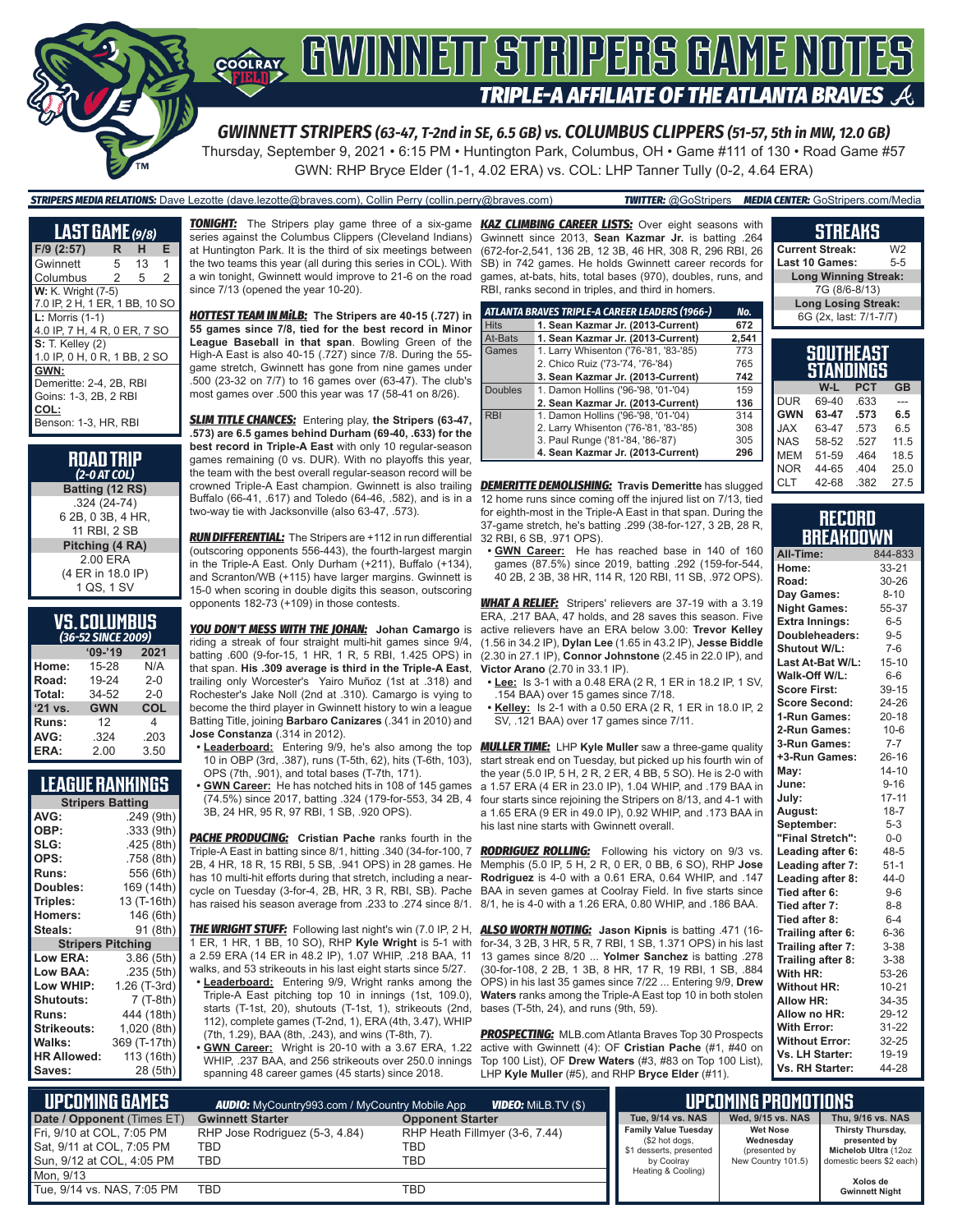

#### *THURSDAY, SEPTEMBER 9, 2021 AT COLUMBUS*

### **MANAGER MATT TUIASOSOPO**

**Matt Tuiasosopo** is in his first season as Gwinnett manager and his third season as a coach in the Atlanta Braves organization in 2021. He was named the seventh manager in team history on 3/30/21. Tuiasosopo is both the youngest manager in team history (turned 35 on 5/10) and the first former Gwinnett player to manage the club (hit .221 with 19 HR, 73 RBI in 178 games from 2016-17).

Tuiasosopo made his managerial debut in 2019 with Class-A Rome, leading the club to a 65-74 record and earning Atlanta's Bobby Cox Award for minor league manager of the year. He was set to return to Rome in 2020, but was reassigned to the Braves Alternate Training Site at Coolray Field once the MiLB season was canceled.

| Tuiasosopo's Managerial Career | Games | W-L     | <b>PCT</b> | <b>Plavoffs</b> |
|--------------------------------|-------|---------|------------|-----------------|
| With Gwinnett (1 Season):      | 110   | 63-47   | .573       |                 |
| MiLB Career (2 Seasons):       | 249   | 128-121 | -514       |                 |

*All staff bios available in the 2021 Stripers Media Guide*

| EJECTIONS (4)              |                          |                         |  |  |  |  |  |
|----------------------------|--------------------------|-------------------------|--|--|--|--|--|
| Player/Coach               | Date/Inning              | <b>Umpire</b>           |  |  |  |  |  |
| <b>Ryan Goins</b>          | 5/25 vs. MEM, 7th Inning | <b>HP Clint Vondrak</b> |  |  |  |  |  |
| <b>MGR Matt Tuiasosopo</b> | 6/3 vs. JAX, 8th Inning  | <b>HP Alex Tosi</b>     |  |  |  |  |  |
| <b>Travis Snider</b>       | 7/30 at MEM, 8th Inning  | HP John Bacon           |  |  |  |  |  |
| <b>Ryan Casteel</b>        | 8/17 at LOU, 3rd Inning  | 1B Charlie Ramos        |  |  |  |  |  |

| <b>TEAM DEFENSE (2ND IN TRIPLE-A EAST)</b> |                                                                                                 |                                        |                                       |                |            |           |           |
|--------------------------------------------|-------------------------------------------------------------------------------------------------|----------------------------------------|---------------------------------------|----------------|------------|-----------|-----------|
| <b>PCT</b>                                 | G                                                                                               | ТC                                     | <b>PO</b>                             | A              | Е          | <b>DP</b> | <b>TP</b> |
| .983                                       | 110                                                                                             | 3903                                   | 2848                                  | 990            | 65         | 106       |           |
| <b>Catchers</b>                            |                                                                                                 | <b>SB</b>                              | $\mathsf{cs}$                         | <b>ATT</b>     | <b>PCT</b> | <b>PB</b> | $W-L$     |
| Casteel, Ryan                              |                                                                                                 | 4                                      | $\Omega$                              | $\overline{4}$ | .000       | 1         | $1 - 2$   |
| Contreras, William                         |                                                                                                 | 21                                     | $\overline{2}$                        | 23             | .087       | 5         | $22 - 6$  |
| d'Arnaud, Travis                           |                                                                                                 | 2                                      | $\overline{2}$                        | 4              | .500       | 0         | $5 - 1$   |
| Jackson, Alex                              |                                                                                                 | 10                                     | 4                                     | 14             | .286       |           | $11 - 12$ |
| Lucroy, Jonathan                           |                                                                                                 | 18                                     | 5                                     | 23             | .217       |           | $8 - 15$  |
| Martinez, Carlos                           |                                                                                                 | 3                                      | $\Omega$                              | 3              | .000       |           | $2 - 1$   |
| Morales, Jonathan                          |                                                                                                 | 13                                     | 6                                     | 19             | .316       | 2         | $14 - 10$ |
| Total:                                     |                                                                                                 | 71                                     | 19                                    | 90             | .211       | 11        | 63-47     |
|                                            | <b>Outfield Assists (26):</b><br>Waters (10), Demeritte (5), Ervin (4), Pache (2), Sanchez (2), |                                        |                                       |                |            |           |           |
|                                            |                                                                                                 | Almonte (1), Inciarte (1), Rosario (1) |                                       |                |            |           |           |
| Pitcher Pickoffs (5):                      |                                                                                                 |                                        | Kingham (2), Muller (2), Y. Lopez (1) |                |            |           |           |
| <b>Catcher Pickoffs (3):</b>               |                                                                                                 | Casteel (1), Jackson (1), Morales (1)  |                                       |                |            |           |           |

## **STARTS**

|     | <b>By Batting Order</b>                                                                                                                                                                                              |
|-----|----------------------------------------------------------------------------------------------------------------------------------------------------------------------------------------------------------------------|
| 1:  | Waters (74), Pache (21), Inciarte (6), Arcia (5), Almonte (1), Ervin (1), Gore (1),<br>Sanchez (1)                                                                                                                   |
| 2:  | Pache (35), Kipnis (24), Arcia (18), Rosario (11), Goins (9), Demeritte (4), Waters (3),<br>Almonte (1), Camargo (1), Ervin (1), Gore (1), Heredia (1), Sanchez (1)                                                  |
| 3:  | Arcia (49), Camargo (36), Kipnis (7), d'Arnaud (6), Demeritte (4), Jackson (3),<br>Lucroy (3), Contreras (2)                                                                                                         |
| 4:  | Camargo (49), Demeritte (18), Jackson (17), Contreras (6), Kipnis (6), Lucroy (5),<br>Almonte (3), Casteel (3), Rosario (2), Kazmar Jr. (1)                                                                          |
| 5:  | Contreras (28), Kazmar Jr. (13), Lucroy (13), Goins (11), Kipnis (11), Demeritte (9),<br>Almonte (8), Jackson (8), Camargo (3), Sanchez (2), Snider (2), Casteel (1), Ervin (1)                                      |
| 6:  | Goins (25), Kazmar Jr. (14), Casteel (12), Demeritte (12), Ervin (9), Snider (8),<br>Pache (7), Lucroy (5), Sanchez (5), Waters (5), Almonte (4), Contreras (3), Jackson (1)                                         |
| 7:  | Ervin (22), Kazmar Jr. (20), Goins (16), Sanchez (16), Snider (13), Pache (6),<br>Casteel (5), Demeritte (5), Morales (3), Waters (3), Almonte (1)                                                                   |
| 8:  | Sanchez (33), Morales (18), Ervin (14), Kazmar Jr. (12), Snider (10), Goins (8),<br>Gore (7), Casteel (5), Brugman (1), Martinez (1), Unroe (1)                                                                      |
| 9:  | Starting Pitchers (66), Sanchez (13), Morales (12), Ervin (4), Gore (4), Snider (4),<br>Casteel (2), Kazmar Jr. (2), Martinez (2), Unroe (1)                                                                         |
|     | <b>By Position</b>                                                                                                                                                                                                   |
| c:  | Contreras (28), Morales (24), Jackson (23), Lucroy (23), d'Arnaud (6), Casteel (3),<br>Martinez (3)                                                                                                                  |
| 1B: | Camargo (52), Casteel (23), Snider (14), Kazmar Jr. (9), Morales (6), Lucroy (2),<br>Unroe (2), Demeritte (1), Goins (1)                                                                                             |
| 2B: | Kipnis (39), Goins (25), Sanchez (25), Kazmar Jr. (19), Arcia (1), Morales (1)                                                                                                                                       |
| 3B: | Camargo (34), Kazmar Jr. (31), Sanchez (26), Goins (14), Arcia (3), Morales (2)                                                                                                                                      |
| SS: | Arcia (63), Goins (29), Sanchez (16), Camargo (1), Kazmar Jr. (1)                                                                                                                                                    |
| LF: | Waters (36), Ervin (25), Gore (13), Almonte (9), Snider (7), Demeritte (6), Kipnis (5),<br>Arcia (4), Rosario (3), Heredia (1), Sanchez (1)                                                                          |
| CF: | Pache (63), Waters (30), Ervin (6), Rosario (6), Inciarte (5)                                                                                                                                                        |
| RF: | Demeritte (42), Ervin (20), Waters (19), Snider (11), Almonte (8), Pache (4),<br>Sanchez (3), Rosario (2), Camargo (1)                                                                                               |
| DH: | Contreras (11), Jackson (6), Snider (5), Kipnis (4), Demeritte (3), Casteel (2),<br>Kazmar Jr. (2), Pache (2), Rosario (2), Almonte (1), Arcia (1), Brugman (1), Camargo (1),<br>Ervin (1), Inciarte (1), Lucroy (1) |

| <b>VS.2021 OPPONENTS</b> |         |             |              |               |         |         |              |
|--------------------------|---------|-------------|--------------|---------------|---------|---------|--------------|
|                          | Home    | <b>Road</b> | <b>Total</b> |               | Home    | Road    | <b>Total</b> |
| <b>CLT</b>               | $5 - 1$ | $11 - 1$    | $16 - 2$     | COL           | ---     | $2 - 0$ | $2 - 0$      |
| <b>DUR</b>               | $4 - 2$ | 1-5         | $5 - 7$      | LOU           | $4 - 2$ | $5 - 1$ | $9 - 3$      |
| <b>JAX</b>               | $1 - 5$ | $- - -$     | $1 - 5$      | <b>MW DIV</b> | $4 - 2$ | $7-1$   | $11 - 3$     |
| <b>MEM</b>               | $8 - 4$ | $7-5$       | $15-9$       |               |         |         |              |
| <b>NAS</b>               | $6-6$   | $3-9$       | $9 - 15$     |               |         |         |              |
| <b>NOR</b>               | $5 - 1$ | 1-5         | $6-6$        |               |         |         |              |
| <b>SE DIV</b>            | 29-19   | 23-25       | 52-44        |               |         |         |              |

### **LAST AT-BAT WINS** *(15)*

The Stripers are 15-10 (.600) in games decided in the last at-bat in 2021.

| Date/Opponent        | <b>Score</b> | Game-Winning Play (*=Walk-Off)           |
|----------------------|--------------|------------------------------------------|
| 5/4 at Charlotte     | 10-9 (12th)  | Almonte scores on E4 (Reynolds)          |
| 5/9 at Charlotte     | 12-9 (10th)  | Camargo RBI single                       |
| 5/14 vs. Louisville  | $2-1$ (8th)  | Arcia solo HR                            |
| 5/16 vs. Louisville  | $5-4$ (9th)  | Arcia walk-off solo HR*                  |
| 5/25 vs. Memphis     | $2-1$ (9th)  | Kazmar walk-off single*                  |
| 6/9-G2 at Memphis    | $3-1$ (8th)  | Waters RBI single                        |
| 6/18 vs. Nashville   | 8-7 (10th)   | Arcia scores on E4 (Hiura on Lucroy FC)* |
| 6/30 at Durham       | $2-1$ (9th)  | Pache RBI single                         |
| 7/18 at Charlotte    | 13-12 (9th)  | Contreras RBI double                     |
| 8/1 at Memphis       | $4-2$ (9th)  | Ervin RBI single                         |
| 8/6 vs. Charlotte    | 4-3 (11th)   | Morales walk-off single*                 |
| 8/8-G1 vs. Charlotte | $4-3(7th)$   | d'Arnaud walk-off single*                |
| 8/11-G1 vs. Durham   | $4-3$ (7th)  | Pache walk-off single*                   |
| 8/24 at Nashville    | $3-1$ (9th)  | Rosario solo HR                          |
| 8/25 at Nashville    | 5-4 (10th)   | Contreras RBI single                     |
|                      |              |                                          |

## **GWINNETT PLAYERS USED** *(58 IN 2021)*

**Pitchers (33)** Anderson, Ian Arano, Victor Biddle, Jesse Bradford, Chasen Burrows, Thomas Chavez, Jesse Davidson, Tucker De La Cruz, Jasseel *Edwards Jr., Carl* Elder, Bryce Flaa, Jay *Greene, Shane*  Hernandez, Daysbel *Horacek, Mitch* Johnstone, Connor *Jones, Nate* Kelley, Trevor Lee, Dylan Lopez, Yoan Martin, Chris Minter, A.J. Muller, Kyle Roark, Tanner *Tice,Ty* Webb, Jacob *Wilson, Bryse* Wright, Kyle

Kingham, Nolan Newcomb, Sean Rodriguez, Jose Santana, Edgar Toussaint, Touki Ynoa, Huascar *Almonte, Abraham* Arcia, Orlando *Brugman, Jaycob* Camargo, Johan Casteel, Ryan Contreras, William d'Arnaud, Travis Demeritte, Travis Ervin, Phillip Goins, Ryan Gore, Terrance Heredia, Guillermo *Inciarte, Ender Jackson, Alex* Kazmar Jr., Sean Kipnis, Jason

*Lucroy, Jonathan* Martinez, Carlos Morales, Jonathan Pache, Cristian Rosario, Eddie Sanchez, Yolmer Snider, Travis Unroe, Riley Waters, Drew

*Italics = Player no longer in Braves organization*

### **BASS-LANTA**

OF Abraham Almonte RHP Ian Anderson INF/OF Orlando Arcia LHP Jesse Biddle INF Johan Camargo RHP Jesse Chavez C William Contreras C Travis d'Arnaud LHP Tucker Davidson C Alex Jackson

**31 players have played for both Gwinnett and Atlanta in 2021:** RHP Shane Greene OF Guillermo Heredia OF Ender Inciarte RHP Nate Jones INF Sean Kazmar Jr. C Jonathan Lucroy RHP Chris Martin LHP A.J. Minter LHP Kyle Muller (Debut) LHP Sean Newcomb

OF Cristian Pache OF Eddie Rosario RHP Edgar Santana RHP Ty Tice RHP Touki Toussaint RHP Jacob Webb RHP Bryse Wilson RHP Kyle Wright RHP Huascar Ynoa

## **ATLANTA BRAVES REHAB ASSIGNMENTS** *(10 IN 2021)*

**Player Injury (IL Date)** 

RHP Carl Edwards Jr. RHP Jay Flaa

RHP Chris Martin RT Shoulder Inflammation (4/7) 5/5-5/11 OF Ender Inciarte Strained LT Hamstring (4/17) 5/6-5<br>OF Guillermo Heredia RT Hamstring Inflammation (5/1) 5/14 RT Hamstring Inflammation (5/1) 5/14<br>Strained LT Hamstring (5/2) 5/21-6/9, 6/30-7/20 C Alex Jackson Strained LT Hamstring (5/2) OF Cristian Pache RT Hamstring Inflammation (5/14) 5/29-6/1<br>RHP Touki Toussaint RT Shoulder Strain (3/26) 6/22-7/15 RHP Touki Toussaint RT Shoulder Strain (3/26) 6/22-7/15<br>C. Travis d'Arnaud C. Torn LT Thumb Ligament (5/2) 6/10-8/10 Torn LT Thumb Ligament (5/2) RHP Ian Anderson RT Shoulder Inflammation (7/16) 8/5-8/28<br>RHP Huascar Ynoa Fractured RT Hand (5/17) 8/6-8/16 RHP Huascar Ynoa Fractured RT Hand (5/17) 8/6-8/16 RT Abdominal Strain (7/7)

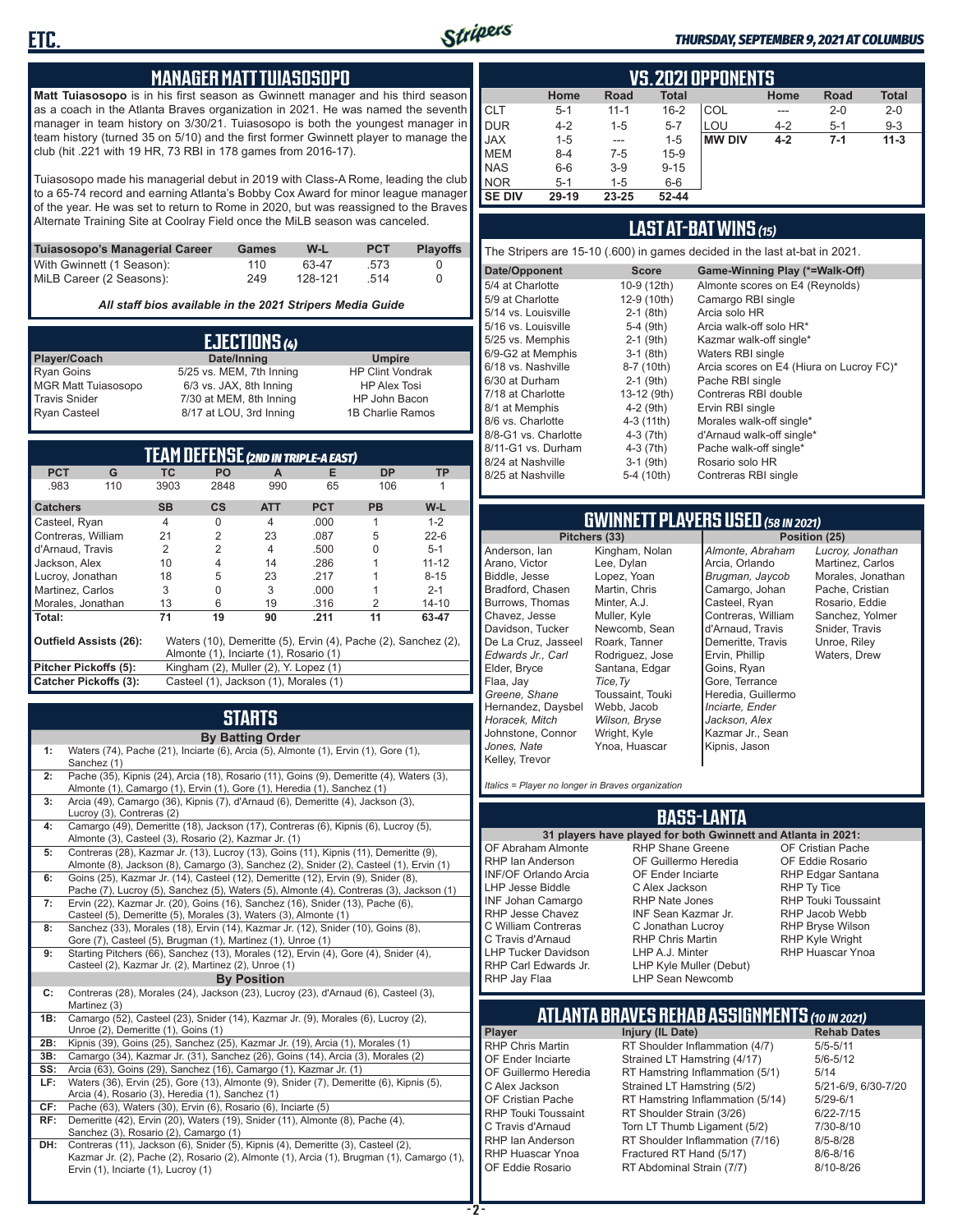## **STARTING PITCHER**



#### *THURSDAY, SEPTEMBER 9, 2021 AT COLUMBUS*

# **59****bryce elder**

**B/T:** R/R **BORN:** 5/19/99 in Decatur, Texas (Age 22) **ACQUIRED:** Braves' 5th round pick (156th overall) in the 2020 June **WT:** 220 draft out of the University of Texas at Austin.

*TONIGHT'S START:* Elder makes his fourth Triple-A start in game three of a six-game series at Columbus ... Making his pro debut in 2021, is a combined 10-3 with a 3.09 ERA (40 ER in 116.2 IP), 1.14 WHIP, and .210 BAA in 21 starts across three levels ... Is the first member of the Braves' 2020 draft class to reach Gwinnett.

*PROSPECTING:* Currently ranked Atlanta's No. 11 prospect by MLB.com ... Began the season ranked the No. 16 prospect in the Braves' organization by *Baseball America.*

*2021 WITH GWINNETT:* Promoted on 8/17 and made his Triple-A debut on 8/20 at Louisville (win, 5.0 IP, 3 H, 2 R, 2 ER, 1 HR, 3 BB, 6 SO) ... Was the third Stripers pitcher to make his Triple-A debut as a starter this season, joining **Kyle Muller** (5/4 at CLT) and **Nolan Kingham** (6/29 at DUR).

*2021 WITH MISSISSIPPI:* Joined the M-Braves on 6/29 ... Earned his first Double-A win on 7/4 at Montgomery (5.0 IP, 1 ER, 2 BB, 5 SO) ... On 7/10 vs. Pensacola, pitched 7.0 hitless innings and combined with Daysbel Hernandez (2.0 IP, 0 H) on a no-hitter in a 6-0 victory ... ... **Named Double-A South Pitcher of the Week for 7/5-7/11 (2-0, 0.75 ERA, 0.67 WHIP, .061 BAA in 2 starts) and Double-A South Pitcher of the Month for July (4-1, 2.73 ERA, 0.88 WHIP, .140 BAA in 5 starts)** ... Tossed his first career complete game on 7/28 at Pensacola (7.0 IP, 3 H, 2 R, 2 ER, 1 HR, 3 BB, 9 SO in 4-1 win) ... Won his final four starts with Mississippi from 7/28-8/14, posting a 2.77 ERA (8 ER in 26.0 IP), .096 WHIP, and .208 BAA in that span.

*2021 WITH ROME:* Was Rome's Opening Night starter on 5/4 at Winston-Salem ... Earned his first professional win in his fourth start on 5/21 vs. Bowling Green (6.1 IP, 5 H, 1 ER, 0 BB, 7 SO) ... Struck out a career-high 10 batters over 6.0 IP in a no-decision on 6/3 at Bowilng Green ... Went 1-1 with a 1.40 ERA (3 ER in 19.1 IP), 1.03 WHIP, and .194 BAA in his final four starts with the R-Braves from 6/3-6/22.

| <b>ELDER'S OVERALL STATS</b> |                  |         |      |       |           |    |     |            |             |
|------------------------------|------------------|---------|------|-------|-----------|----|-----|------------|-------------|
| Year                         | Team             | $W-L$   | ERA  | G/GS  | <b>HR</b> | BB | SΟ  | <b>BAA</b> | <b>WHIP</b> |
| 2021                         | Rome $(A+)$      | $2 - 1$ | 2.60 | 9/9   |           | 20 | 55  | .224       | 1.29        |
|                              | Mississippi (AA) | $7-1$   | 3.21 | 9/9   |           | 17 | 60  | .198       | 1.00        |
|                              | Gwinnett (AAA)   | $1 - 1$ | 4.02 | 3/3   |           |    | 18  | .214       | 1.21        |
| MiLB Career:                 |                  | 10-3    | 3.09 | 21/21 | 10        | 44 | 133 | .210       | 1 14        |
| MLB Career:                  |                  | 0-0     |      | 0/0   |           | 0  | 0   | $---$      | 0.00        |

|                 | <b>ELDER'S 2021 SPLITS WITH GWINNETT</b> |                  |                       |
|-----------------|------------------------------------------|------------------|-----------------------|
| Home:           | 0-0, 4.50 ERA (1G)                       | Road:            | 1-1, 3.86 ERA (2G)    |
| Day:            | $0-0, - -$ ERA $(0G)$                    | Night:           | 1-1, 4.02 ERA (3G)    |
| <b>Starter:</b> | 1-1, 4.02 ERA (3G)                       | <b>Reliever:</b> | $0-0, - -$ ERA $(0G)$ |
| <b>Vs. LHB:</b> | .300 BAA, 1 HR                           | Vs. RHB:         | .167 BAA, 0 HR        |

| <b>ELDER vs. COLUMBUS</b> |     |            |  |           |     |  |    |           |    |    |  |
|---------------------------|-----|------------|--|-----------|-----|--|----|-----------|----|----|--|
|                           | W-L | <b>ERA</b> |  | <b>GS</b> | IP  |  | ER | <b>HR</b> | ВB | SΟ |  |
| 2021:                     | 0-0 | $- - -$    |  |           | 0.0 |  |    |           |    |    |  |
| Career:                   | 0-0 | $- - -$    |  |           | 0.0 |  |    |           |    |    |  |

| <b>ELDER'S HIGHS &amp; LOWS</b> |                            |                                    |  |  |  |  |  |  |  |
|---------------------------------|----------------------------|------------------------------------|--|--|--|--|--|--|--|
|                                 | <b>Season</b>              | Career (MiLB and MLB)              |  |  |  |  |  |  |  |
| IIP:                            | 7.0 (5x, last: 8/3 at BIR) | 7.0 (5x, last: 8/3/21, MIS at BIR) |  |  |  |  |  |  |  |
| Iso:                            | 10 (6/3 at BG)             | 10 (6/3/21, ROM at BG)             |  |  |  |  |  |  |  |
| IBB:                            | 4 (4x, last: 7/10 vs. PNS) | 4 (4x, last: 7/10/21, MIS vs. PNS) |  |  |  |  |  |  |  |
| Iн:                             | 9 (8/3 at BIR)             | 9 (8/3/21, MIS at BIR)             |  |  |  |  |  |  |  |
| <b>IER:</b>                     | 5 (2x, last: 7/22 vs. BLX) | 5 (2x, last: 7/22/21, MIS vs. BLX) |  |  |  |  |  |  |  |
| Low-Hit CG:                     | No 9.0 IP CG               | No 9.0 IP CG                       |  |  |  |  |  |  |  |
| Low-ER CG:                      | No 9.0 IP CG               | No 9.0 IP CG                       |  |  |  |  |  |  |  |

*COLLEGE CAREER:* Pitched three seasons (2018-20) for the University of Texas ... Went 10-6 with a 3.42 ERA (55 ER in 144.2 IP) and 149 strikeouts over 39 games (18 starts) ... In his abbreviated junior season in 2020, earned Collegiate Baseball Second Team All-American honors after posting a 2.08 ERA and striking out 32 in four starts.

|            |              |               |     |                |                |                |                |                |           |           |                    |              | <b>ELDER'S 2021 STARTS (ALL LEVELS)</b>            |  |  |  |  |  |  |  |  |  |  |  |  |
|------------|--------------|---------------|-----|----------------|----------------|----------------|----------------|----------------|-----------|-----------|--------------------|--------------|----------------------------------------------------|--|--|--|--|--|--|--|--|--|--|--|--|
| Team       | Date/Opp.    | <b>Result</b> | IP  | н              | R              | <b>ER</b>      | <b>HR</b>      | <b>BB</b>      | <b>SO</b> | NP-S      | Opp. Starter       | <b>Final</b> | <b>Notes</b>                                       |  |  |  |  |  |  |  |  |  |  |  |  |
| <b>ROM</b> | 5/4 at WS    | <b>ND</b>     | 4.2 |                | 5              | 5              |                | 4              | 6         | 79-48     | Davis Martin       | W, 11-5      | First career MiLB start on Opening Night.          |  |  |  |  |  |  |  |  |  |  |  |  |
| <b>ROM</b> | 5/9 at WS    | <b>ND</b>     | 5.0 | 4              | 3              |                | 0              | 2              |           | 76-48     | Davis Martin       | L. 1-2       | Two unearned runs due to three Rome errors.        |  |  |  |  |  |  |  |  |  |  |  |  |
| <b>ROM</b> | 5/15 at GBO  | <b>ND</b>     | 3.2 | 4              |                |                | 0              | 4              | 6         | 75-40     | Omar Cruz          | L. 5-6       | Exited with 1-0 deficit, Rome lost in 10 innings.  |  |  |  |  |  |  |  |  |  |  |  |  |
| <b>ROM</b> | 5/21 vs. BG  | W, 1-0        | 6.1 | 5              |                |                | 0              | 0              |           | 75-51     | Michael Mercado    | W. 6-1       | Retired eight straight batters after allowing run. |  |  |  |  |  |  |  |  |  |  |  |  |
| <b>ROM</b> | 5/28 vs. GVL | <b>ND</b>     | 6.0 | 4              | 2              | $\overline{2}$ | 0              | 4              | 5         | 91-52     | Jay Groome         | W, 4-3       | Rome won on walk-off single in 10th inning.        |  |  |  |  |  |  |  |  |  |  |  |  |
| <b>ROM</b> | $6/3$ at BG  | <b>ND</b>     | 6.0 | 5              |                | 0              | 0              | $\overline{2}$ | 10        | 85-56     | Pevton Battenfield | $L. 1-3$     | Struck out five of first six batters faced.        |  |  |  |  |  |  |  |  |  |  |  |  |
| <b>ROM</b> | 6/8 vs. ASH  | <b>ND</b>     | 2.1 |                | 0              | $\Omega$       | 0              | 0              | 3         | 28-21     | Mark Moclair       | W. 8-4       | Faced just eight batters before early exit.        |  |  |  |  |  |  |  |  |  |  |  |  |
| <b>ROM</b> | 6/13 vs. ASH | $L, 1-1$      | 6.0 | 6              | 4              | 3              |                | 3              | 4         | 81-57     | Mark Moclair       | $L, 0-9$     | Three of six hits allowed went for extra-bases.    |  |  |  |  |  |  |  |  |  |  |  |  |
| <b>ROM</b> | 6/22 at ABD  | W. 2-1        | 5.0 | $\overline{2}$ | 0              | 0              | 0              | 3              |           | 83-51     | Jake Prizina       | W, 14-0      | Started with 5-0 lead after the top of the 1st.    |  |  |  |  |  |  |  |  |  |  |  |  |
| <b>MIS</b> | 6/29 at MTG  | <b>ND</b>     | 4.0 | $\overline{7}$ | 4              | 4              | 0              |                | 5         | 83-49     | Peyton Battenfield | W. 7-6       | Three of four runs allowed in the 1st inning.      |  |  |  |  |  |  |  |  |  |  |  |  |
| <b>MIS</b> | 7/4 at MTG   | W. 1-0        | 5.0 | $\overline{2}$ |                |                | 0              | $\overline{2}$ | 5         | 74-42     | Adrian De Horta    | W. 6-2       | Allowed just two singles for first Double-A win.   |  |  |  |  |  |  |  |  |  |  |  |  |
| <b>MIS</b> | 7/10 vs. PNS | W. 2-0        | 7.0 | 0              | 0              | $\Omega$       | 0              | 4              | 6         | 89-44     | Zach McCambley     | W, 6-0       | Daysbel Hernandez finished no-hitter for MIS.      |  |  |  |  |  |  |  |  |  |  |  |  |
| <b>MIS</b> | 7/16 at TNS  | W. 3-0        | 7.0 | 4              | 2              | 2              |                | 3              | 5         | 94-57     | <b>Cam Sanders</b> | W. 6-4       | Tossed 4.0 scoreless innings after allowing HR.    |  |  |  |  |  |  |  |  |  |  |  |  |
| <b>MIS</b> | 7/22 vs. BLX | L, 3-1        | 7.0 | 6              | 5              | 5              | $\overline{2}$ | $\overline{2}$ | 5         | $90 - 63$ | Nick Bennett       | L. 4-5       | Most runs allowed since 5/4 (ROM at WS).           |  |  |  |  |  |  |  |  |  |  |  |  |
| <b>MIS</b> | 7/28 at PNS  | W. 4-1        | 7.0 | 3              | $\overline{2}$ | $\overline{2}$ |                | 3              | 9         | 89-55     | Max Meyer          | W. 5-2       | Game called in top of 8th due to lightning.        |  |  |  |  |  |  |  |  |  |  |  |  |
| <b>MIS</b> | 8/3 at BIR   | W. 5-1        | 7.0 | 9              | 4              | 4              | 2              |                | 9         | 95-70     | Peyton Battenfield | W. 7-4       | Allowed one hit over final 3.0 innings pitched.    |  |  |  |  |  |  |  |  |  |  |  |  |
| <b>MIS</b> | 8/8 at BIR   | W, 6-1        | 6.0 | 5              | 2              | 2              |                |                |           | 90-58     | Davis Martin       | W. 5-2       | Collected sixth win in last seven starts.          |  |  |  |  |  |  |  |  |  |  |  |  |
| <b>MIS</b> | 8/14 vs. BLX | W. 7-1        | 6.0 | 3              | $\Omega$       | 0              | 0              | $\Omega$       | 9         | 85-54     | Lucas Erceg        | W, 4-0       | Escaped bases-loaded jam with no outs in 3rd.      |  |  |  |  |  |  |  |  |  |  |  |  |
| <b>GWN</b> | 8/20 at LOU  | W, 1-0        | 5.0 | 3              | 2              | $\overline{2}$ |                | 3              | 6         | 89-50     | Riley O'Brien      | W, 10-5      | First Triple-A win in Gwinnett debut.              |  |  |  |  |  |  |  |  |  |  |  |  |
| <b>GWN</b> | 8/27 at NAS  | L. 1-1        | 6.2 | 4              | 3              | 3              | 0              | 3              | 5         | 94-54     | Colin Rea          | $L. 0-3$     | Two runs scored after exit in 7th inning.          |  |  |  |  |  |  |  |  |  |  |  |  |
| <b>GWN</b> | 9/3 vs. MEM  | <b>ND</b>     | 4.0 | 5              | $\overline{2}$ | $\overline{2}$ | 0              |                |           | 64-46     | Johan Oviedo       | W. 5-3       | Start cut short due to lighting issue in 4th inn.  |  |  |  |  |  |  |  |  |  |  |  |  |

| <b>STRIPERS STARTING PITCHERS (14 IN 2021)</b> |         |            |           |          |          |                             |                            |                                                     |  |  |  |
|------------------------------------------------|---------|------------|-----------|----------|----------|-----------------------------|----------------------------|-----------------------------------------------------|--|--|--|
| <b>Pitcher</b>                                 | W-L     | <b>ERA</b> | <b>GS</b> | QS       |          | <b>Team W-L Run Support</b> | <b>Last Gwinnett Start</b> | <b>Final Line</b>                                   |  |  |  |
| Anderson, lan                                  | $0-0$   | 3.68       | 4         | 0        | $3 - 1$  | 1.75 RPG (7 Tot.)           | 8/24 at NAS (ND)           | 5.0 IP, 3 H, 1 R, 1 ER, 2 BB, 9 SO (90p/54s)        |  |  |  |
| Burrows, Thomas                                | $0 - 0$ | 0.00       |           | 0        | $1 - 0$  | $0.00$ RPG $(0$ Tot.)       | 7/21-G1 vs. NOR (ND)       | 1.0 IP, 0 H, 1 R, 0 ER, 3 BB, 2 SO (32p/13s)        |  |  |  |
| Davidson, Tucker                               | $2 - 1$ | 0.90       | 3         | 3        | $2 - 1$  | 5.33 RPG (16 Tot.)          | 5/23 at NAS (L)            | 6.0 IP, 1 H, 1 R, 1 ER, 1 BB, 9 SO, 1 HR (82p/51s)  |  |  |  |
| De La Cruz. Jasseel                            | $0 - 3$ | 7.02       | 15        | $\Omega$ | $8 - 7$  | 2.27 RPG (34 Tot.)          | 8/14 vs. DUR (L)           | 0.0 IP. 3 H. 3 R. 3 ER. 1 BB. 0 SO. 1 WP (19p/10s)  |  |  |  |
| Elder, Bryce                                   | $1 - 1$ | 4.02       | 3         |          | $2 - 1$  | 2.67 RPG (8 Tot.)           | 9/3 vs. MEM (ND)           | 4.0 IP, 5 H, 2 R, 2 ER, 1 BB, 7 SO, 1 WP (64p/46s)  |  |  |  |
| Johnstone, Connor                              | $1 - 6$ | 6.42       | 14        | $\Omega$ | $4 - 10$ | 1.79 RPG (25 Tot.)          | 9/5 vs. MEM (ND)           | 4.0 IP, 2 H, 1 R, 1 ER, 0 BB, 2 SO, 1 HR (41p/30s)  |  |  |  |
| Kingham, Nolan                                 | $0 - 4$ | 8.89       | 6         | $\Omega$ | $2 - 4$  | 1.33 RPG (8 Tot.)           | 8/15 vs. DUR (L)           | 5.0 IP, 9 H, 6 R, 6 ER, 2 BB, 3 SO, 1 HR (93p/56s)  |  |  |  |
| Muller, Kyle                                   | $4 - 2$ | 3.08       | 13        | 5.       | $11 - 2$ | 3.92 RPG (51 Tot.)          | 9/7 at COL (W)             | 5.0 IP, 5 H, 2 R, 2 ER, 4 BB, 5 SO (89p/52s)        |  |  |  |
| Roark, Tanner                                  | $0 - 0$ | 0.00       | 3         | $\Omega$ | $2 - 1$  | 2.67 RPG (8 Tot.)           | 8/22 at LOU (ND)           | 2.0 IP, 2 H, 0 R, 2 BB, 1 SO, 1 WP (32p/17s)        |  |  |  |
| Rodriguez, Jose                                | $5-3$   | 4.95       | 13        |          | $7-6$    | 3.00 RPG (39 Tot.)          | 9/4 vs. MEM (W)            | 5.0 IP, 5 H, 2 R, 0 ER, 0 BB, 6 SO (92p/68s)        |  |  |  |
| Toussaint. Touki                               | $2 - 1$ | 4.32       | 4         | 2        | $2 - 2$  | 3.50 RPG (14 Tot.)          | 7/13 at CLT (W)            | 6.0 IP, 3 H, 2 R, 2 ER, 3 BB, 7 SO, 1 HR (89p/54s)  |  |  |  |
| Wilson, Bryse                                  | $4 - 2$ | 4.47       | 9         | 3        | 6-3      | 3.00 RPG (27 Tot.)          | 7/7 vs. NAS (ND)           | 5.0 IP, 8 H, 5 R, 5 ER, 2 BB, 2 SO, 2 HR (81p/50s)  |  |  |  |
| Wright, Kyle                                   | $7 - 5$ | 3.47       | 20        | 8        | $11 - 9$ | 2.55 RPG (51 Tot.)          | 9/8 at COL (W)             | 7.0 IP, 2 H, 1 R, 1 ER, 1 BB, 10 SO, 1 HR (96p/66s) |  |  |  |
| Ynoa. Huascar                                  | $0 - 0$ | 4.32       | 2         | $\Omega$ | $2 - 0$  | 2.50 RPG (5 Tot.)           | 8/11-G2 vs. DUR (ND)       | 4.2 IP, 4 H, 3 R, 3 ER, 4 BB, 7 SO, 1 WP (83p/51s)  |  |  |  |
| Total:                                         | 26-28   | 4.52       | 110       | 23       | 63-47    | 2.66 RPG (293 Tot.)         |                            |                                                     |  |  |  |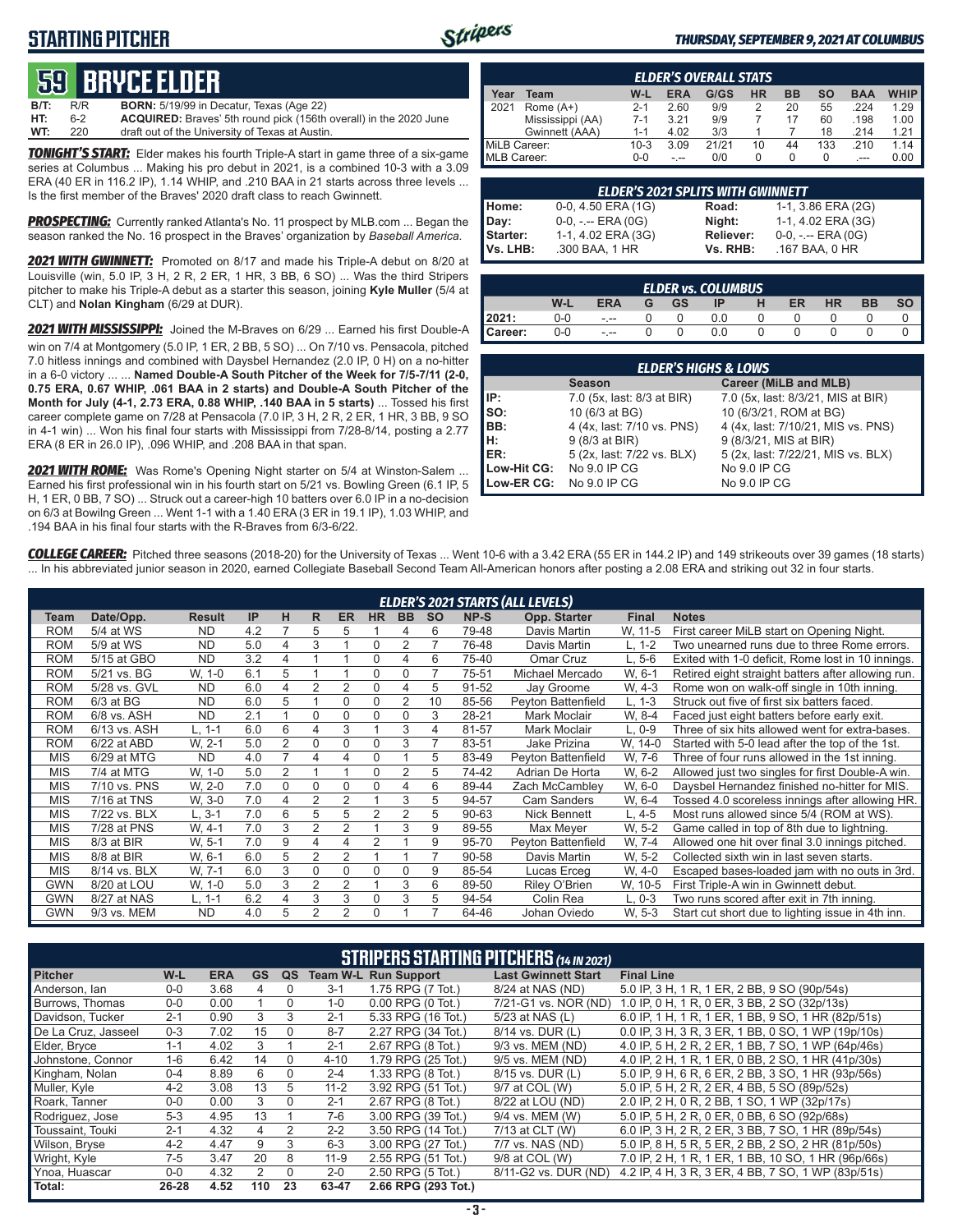### **BULLPEN**



#### *THURSDAY, SEPTEMBER 9, 2021 AT COLUMBUS*

| <b>STRIPERS PITCHING BREAKDOWN</b> |                                 |            |       |                                           |     |           |           |           |            |
|------------------------------------|---------------------------------|------------|-------|-------------------------------------------|-----|-----------|-----------|-----------|------------|
|                                    | W-L                             | <b>ERA</b> | IP    | R                                         | ER  | <b>HR</b> | <b>BB</b> | <b>SO</b> | <b>BAA</b> |
| Starters:                          | 26-28                           | 4.52       | 480.1 | 259                                       | 241 | 62        | 186       | 474       | .252       |
| Relievers:                         | $37-19$                         | 3.19       | 469.0 | 185                                       | 166 | 51        | 183       | 546       | .217 I     |
| <b>Total:</b>                      | 63-47                           | 3.86       | 949.1 | 444                                       | 407 | 113       | 369       | 1020      | .235       |
|                                    | <b>Saves/Opp: 28/44 (63.6%)</b> |            |       | <b>Holds: 47 IR/Scored: 82/26 (31.7%)</b> |     |           |           |           |            |

| <b>PITCHING BY MONTH</b> |           |            |       |     |     |           |           |           |                       |  |  |
|--------------------------|-----------|------------|-------|-----|-----|-----------|-----------|-----------|-----------------------|--|--|
|                          | W-L       | <b>ERA</b> | IP    | R   | ER  | <b>HR</b> | <b>BB</b> | <b>SO</b> | <b>BAA</b>            |  |  |
| May:                     | $14 - 10$ | 3.50       | 211.0 | 90  | 82  | 28        | 65        | 240       | $.222$ $\blacksquare$ |  |  |
| June:                    | $9 - 16$  | 4.55       | 213.2 | 115 | 108 | 26        | 94        | 223       | $.263$ $\blacksquare$ |  |  |
| July:                    | $17 - 11$ | 4.50       | 242.0 | 131 | 121 | 37        | 100       | 261       | .240                  |  |  |
| August:                  | $18 - 7$  | 2.99       | 216.2 | 81  | 72  | 15        | 90        | 223       | .214 I                |  |  |
| September:               | $5 - 3$   | 3.27       | 66.0  | 27  | 24  |           | 20        | 73        | .238                  |  |  |

|                     |         |            |    |    |            |        |              |                    | <b>RELIEF SUMMARY (CURRENT STRIPERS ONLY, GWINNETT STATS ONLY)</b> |                         |
|---------------------|---------|------------|----|----|------------|--------|--------------|--------------------|--------------------------------------------------------------------|-------------------------|
| <b>Pitcher</b>      | W-L     | <b>ERA</b> | G  | GF | <b>HLD</b> | SV/OPP | <b>IR/RS</b> | <b>Last Outing</b> | <b>Last Final Line</b>                                             | <b>Scoreless Streak</b> |
| Arano, Victor       | 1-2     | 2.70       | 30 |    | 4          | 2/4    | 3/0          | 9/7 at COL         | 1.0 IP, 0 H, 0 R, 0 BB, 1 SO (14p/9s)                              | 2G (2.0 IP)             |
| Biddle, Jesse (L)   | 1-1     | 2.30       | 27 |    |            | 1/2    | 9/3          | 9/7 at COL         | Hold, 1.0 IP, 0 H, 0 R, 1 BB, 1 SO (19p/9s)                        | 1G (1.0 IP)             |
| Bradford, Chasen    | $4 - 0$ | 3.66       | 32 | 6  | 6          | 0/1    | 4/4          | 9/7 at COL         | 2.0 IP, 3 H, 0 R, 1 BB, 4 SO (37p/26s)                             | 5G (7.1 IP)             |
| Burrows, Thomas (L) | $3-1$   | 3.18       | 29 |    |            | 0/1    | 18/6         | 9/5 vs. MEM        | 2.0 IP, 1 H, 1 R, 1 ER, 1 BB, 2 SO, 1 HR (28p/19s)                 | -4G                     |
| De La Cruz, Jasseel | $1 - 0$ | .93        |    |    |            | 0/0    | 0/0          | 7/10 vs. NAS       | 3.0 IP, 0 H, 0 R, 3 BB, 3 SO (49p/28s)                             | 2G (4.0 IP)             |
| Flaa, Jay           | $1 - 2$ | 6.41       | 26 | 6  |            | 1/1    | 2/0          | 9/5 vs. MEM        | Loss, 1.0 IP, 2 H, 2 R, 2 ER, 0 BB, 2 SO, 1 HR (21p/12s)           | $-2G$                   |
| Johnstone, Connor   | $2 - 0$ | 2.45       | 15 |    |            | 0/0    | 12/5         | 8/22 at LOU        | 0.1 IP, 0 H, 0 R, 0 BB, 0 SO (3p/2s)                               | 1G (0.1 IP)             |
| Kelley, Trevor      | $2 - 3$ | .56        | 31 | 10 |            | 2/4    | 12/2         | 9/8 at COL         | Save, 1.0 IP, 0 H, 0 R, 1 BB, 2 SO (22p/12s)                       | 2G (3.0 IP)             |
| Lee, Dylan (L)      | $5-1$   | .65        | 32 |    | 6          | 1/2    | 6/0          | 9/8 at COL         | 1.0 IP, 3 H, 1 R, 1 ER, 0 BB, 2 SO (32p/22s)                       | $-1G$                   |
| Lopez, Yoan         | $3 - 2$ | 3.25       | 27 | 8  | :5         | 1/3    | 4/2          | 9/5 vs. MEM        | 1.0 IP, 0 H, 0 R, 0 BB, 1 SO (10p/7s)                              | 3G (3.0 IP)             |
| Rodriguez, Jose     | 0-0     | 3.60       |    |    |            | 0/0    | 0/0          | 5/26 vs. MEM       | 'SO<br>1.0 IP, 2 H, 1 R, 1 ER, 0 BB, 1<br>1 HR (13p/10s)           | $-2G$                   |

| SCORELESS INNINGS STREAKS (15-PLUS INNINGS) |           |                |                  |  |  |  |  |  |
|---------------------------------------------|-----------|----------------|------------------|--|--|--|--|--|
| Pitcher                                     | Length    | <b>Dates</b>   | <b>Stats</b>     |  |  |  |  |  |
| l Bradford. C.                              | $16.0$ IP | 5/7-6/13 (10G) | 6 H, 3 BB, 12 SO |  |  |  |  |  |

|                | ' PITCHER AWARDS & HONORS ,         |                         |
|----------------|-------------------------------------|-------------------------|
| <b>Pitcher</b> | <b>Award/Date</b>                   | <b>Stats</b>            |
| Wilson, B.     | AAA East Pitcher of Week (6/28-7/4) | 0-0, 7.0 IP, 0 ER, 7 SO |

### **54 VICTOR ARANO** *- RHP - 26 YRS - COSAMALOAPAN, MEXICO*

- **• 2021 with GWN: Is 1-1 with 1.08 ERA (2 ER in 16.2 IP), 1 SV, and .132 BAA (7 H, 7 BB, 22 SO) in 14G since 7/15** ... **5/14 vs. LOU:** Earned GWN's first save of 2021 (1.0 IP, 1 H in 2-1 win) ... **8/1 at MEM:** Earned first win (2.0 IP, 2 H, 0 R, 1 SO in 4-2 win).
- **• 2021 with ATL:** Recalled on 5/8, but did not pitch ... Optioned on 5/10 ... DFA'd and outrighted to Gwinnett on 6/6.
- **• 2020:** Was a member of Philadelphia's 60-man player pool, but spent the entire year at the Alternate Site in Lehigh Valley ... DFA'd by the Phillies on 1/18.
- **• 2019:** Limited to just 6G with Triple-A Lehigh Valley (2-0, 0.00 ERA in 3G) and Philadelphia (1-0, 3.86 ERA in 3G) ... Was on injured list from 4/20-end of season (right elbow inflammation).
- **• Acquired:** Claimed off waivers from Philadelphia (1/22/21) ... Originally signed by the Los Angeles Dodgers as a non-drafted free agent (4/4/13).
- **• MLB Career:** 3-2, 2.65 ERA, .224 BAA, 3 SV in 73G with Philadelphia (2017-19).

### **48 JESSE BIDDLE** *- LHP - 29 YRS - PHILADELPHIA, PA*

- **• 2021 with GWN: 6/23-8/21:** Went 0-0 with 0.60 ERA (1 ER in 15.0 IP) and .236 BAA (13 H, 9 BB, 29 SO) in 15G ... **9/1 vs. MEM:** Earned first win (1.0 IP, 1 H, 0 R, 0 BB, 2 SO in 3-2 victory) ... **9/3 vs. MEM:** Earned first save (2.0 IP, 3 H, 1 ER, 1 BB, 1 SO in 5-3 win).
- **• GWN Career:** 2-1, 2.08 ERA (9 ER in 39.0 IP), 2 SV (2-for-4) in 35G since 2018. **• 2021 with ATL:** Had his contract selected on 4/17, pitched in 8G with the Braves
- (0-0, 8.44 ERA, 10 ER in 10.2 IP) ... DFA'd on 5/17, outrighted to Gwinnett on 5/19. **• Spring Training:** 0-0, 3.00 ERA, .257 BAA, 2 SV in 9G with Cincinnati ... Released on 3/26 after re-signing as MiLB FA on 12/11/20.
- **• 2020:** Opened the year at Cincinnati's Alternate Training Site ... Contract selected on 8/25 (0-0, 0.00 ERA, 0 ER in 0.2 IP in 1G) ... Placed on 10-day injured list on 8/29 (left shoulder impingement) and missed the remainder of the year.
- **• Acquired:** MiLB FA (4/2/21) ... Originally Philadelphia's 1st-round pick (27th overall) in 2010 out of Germantown Friends High School (Philadelphia, PA).
- **• MLB Career:** 6-2, 5.07 ERA, .261 BAA, 1 SV in 99G with ATL (2018-19, 2021), SEA (2019), TEX (2019), CIN (2020).

### **28 CHASEN BRADFORD** *- RHP - 32 YRS - LAS VEGAS, NV*

- **• 2021 with GWN: In 5G since 8/20, has a 0.00 ERA (0 ER in 7.1 IP) despite a .333 BAA (10 H, 1 BB, 7 SO)** ... **All 4 of his wins (4-0) have been 2.0-IP outings:** 5/15 vs. LOU (1 H, 0 R, 2 SO), 6/16 vs. NAS (3 H, 1 ER, 3 SO), 6/24 at NOR (0 H, 0 R, 1 BB, 3 SO), and 7/31 at MEM (2.0 IP, 1 H, 1 ER, 1 SO) ... **5/7-6/13:** Posted team-best 16.0-IP scoreless streak over 10G (6 H, 3 BB, 12 SO).
- **• 2020:** Re-signed by Seattle to an MiLB deal on 1/15, but was not included on the Mariners' 60-man player pool ... Did not play.
- **• 2019:** Split time between Seattle (0-0, 4.86 ERA, 1 SV in 12G) and Triple-A Tacoma (0-0, 6.75 ERA, 1 SV in 5G).
- **• Acquired:** MiLB FA (3/15/21) ... Originally the New York Mets' 35th round pick in 2011 out of the University of Central Florida.
- **• MLB Career:** 7-0, 3.89 ERA, .253 BAA, 1 SV in 86G with NYM, SEA (2017-19).

### **49 THOMAS BURROWS** *- LHP - 26 YRS - FLORENCE, AL*

- **• 2021 with GWN: 6/20-8/17:** Went 2-0 with a 0.84 ERA (2 ER in 21.1 IP), 1.17 WHIP, and .139 BAA (10 H, 15 BB, 31 SO) in 16G (1 start) ... **7/21-G2 vs. NOR:** Made the first start of his pro career (ND, 1.0 IP, 0 H, 1 R, 0 ER, 3 BB, 2 SO) ... **8/17 at LOU:** Improved to 3-0 (1.2 IP, 1 H, 0 R, 1 BB, 1 SO) in 4-2 win.
- **• GWN Career:** 4-2, 3.72 ERA, .202 BAA, 6 SV (6-for-8) in 55G (1 start) since 2019.
- **• 2020:** Was an NRI to Spring Training, but not included on 60-man player pool.
- **• 2019:** Went 2-4 with a 4.42 ERA, .221 BAA, and 7 saves (7-for-9) in 43G between Double-A Mississippi and Gwinnett ... Stranded 16 of 17 inherited runners with the Stripers (94.1%) ... Won Atlanta's Bill Lucas Award for community service.
- **• Acquired:** Via trade with Seattle (1/11/17) ... Originally the Mariners' 4th-round pick in 2016 out of the University of Alabama.

## **45 JAY FLAA** *- RHP - 29 YRS - BISMARCK, ND*

- **• 2021 with GWN: 5/13-6/24:** Did not allow an ER over his first 10G (1 R in 11.0 IP, 7 H, 9 BB, 15 SO, .171 BAA) ... **7/18 at CLT:** Earned his first save with GWN, tossing 1.0 IP (1 H, 1 ER, 0 BB, 2 SO) in a come-from-behind 13-12 victory ... **8/3 vs. CLT:** Earned first win with GWN (1.0 IP, 1 H, 0 R, 1 BB, 1 SO in 4-2 win).
- **• 2021 with ATL:** From 5/23-5/30, went 0-0 with a 27.00 ERA (4 ER in 1.1 IP) in 1G ... Outrighted to Gwinnett on 7/13.
- **• 2021 with BAL:** Selected by Baltimore on 4/26 and made his MLB debut on 4/27 vs. the NY Yankees (1.1 IP, 2 BB, 1 SO, struck out Aaron Judge) ... Optioned on 4/28, appeared in 1G with Triple-A Norfolk (0-0, 16.20) ... DFA'd on 5/8.
- **• Spring Training:** 0-0, 3.38 ERA, .200 BAA, 0 SV in 3G with Baltimore.
- **• 2020:** Was not on Baltimore's 60-man player pool, did not play.
- **• 2019:** Went 2-5 with a 4.69 ERA, .256 BAA, and 5 SV in 40G (3 starts) between Double-A Bowie and Norfolk (2-3, 5.24 ERA, 4 SV in 29G during Triple-A debut).
- **• Acquired:** Claimed off waivers from Baltimore (5/11/21) ... Originally the Orioles' 6th-round pick in 2015 out of North Dakota State University (Fargo, ND).
- **• MLB Career:** 0-0, 13.50 ERA, .300 BAA in 2G with Baltimore, Atlanta (2021).

### **51 CONNOR JOHNSTONE** *- RHP - 26 YRS - SAN DIEGO, CA*

- **• 2021 with GWN: Is 2-0 with 2.45 ERA and .169 BAA in 15G in relief** (1-6, 6.42 ERA, .291 BAA in 14 starts) ... **5/4-5/8:** Threw 8.0 scoreless IP over his first 2 outings, including a 5.0-inning spot start (win, 1 H, 0 BB, 5 SO) on 5/8 at CLT ... **7/15-8/5:** Went 2-0 with 1.59 ERA (2 ER in 11.1 IP) and .158 BAA in 8G (1GS).
- **• GWN Career:** 7-6, 4.93 ERA, .259 BAA, 0 SV in 39G (16 starts) since 2018.
- **• Spring Training:** 0-1, 4.76 ERA, .273 BAA, 1 SV in 6G with Atlanta (NRI).
- **• 2020:** Was an NRI to Braves Spring Training, but not on 60-man player pool.
- **• 2019:** With Double-A Mississippi and Gwinnett, went 7-4 with a 4.24 ERA, .296
	- BAA, and 1 SV in 35G (7 starts) ... His 7 wins ranked T-8th in the Braves org.
- **• Acquired:** Braves 21st-round pick in 2017 out of Wake Forest University. **• Local Product:** Played baseball at Roswell High School (Roswell, GA).
-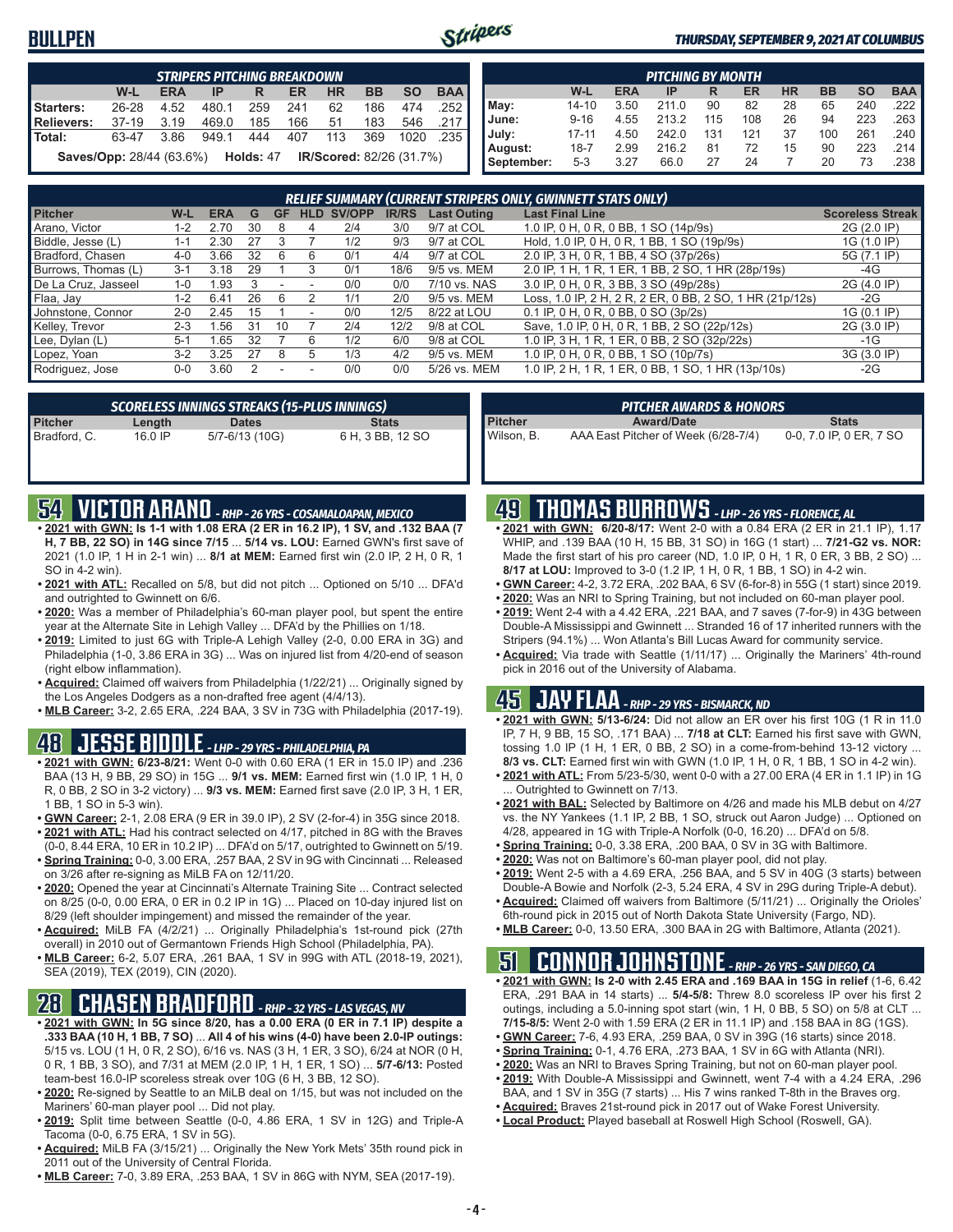### **43 TREVOR KELLEY** *- RHP - 27 YRS - PROVIDENCE, RI*

- **• 2021 with GWN: Is 2-1 with 0.50 ERA (2 R, 1 ER in 18.0 IP), 2 SV, .121 BAA (7 H, 7 BB, 26 SO) over 17G since 7/11** ... **5/12-6/27:** Allowed runs in just 2 of 13G for a 1.72 ERA (3 ER in 15.2 IP, 13 H, 6 BB, 15 SO, .241 BAA) ... **9/4 vs. MEM:** Earned first save (2.0 IP, 0 H, 0 R, 0 BB, 3 SO in 5-2 win).
- **• Spring Training:** Did not pitch in Chicago Cubs' MLB camp ... Released on 4/23. **• 2020:** Pitched in 4G with Philadelphia, going 0-0 with a 10.80 ERA ... Outrighted on 8/14 and spent the rest of the season at the Phillies Alternate Site.
- **• 2019:** In 52G with Triple-A Pawtucket, went 5-5 with a 1.79 ERA, .216 BAA, and 12 SV ... Was an International League Midseason and Postseason All-Star and a *Baseball America* Triple-A All-Star ... Led IL in appearances and was T-1st in saves ... Made MLB debut on 7/2 at Toronto and logged 10G with Boston (0-3, 8.64 ERA).
- **• Acquired:** MiLB FA (4/28/21) ... Originally Boston's 36th-round pick in 2015 out of the University of North Carolina at Chapel Hill.
- **• MLB Career:** 0-3, 9.26 ERA, .347 BAA, 0 SV in 14G with BOS (2019), PHI (2020).

### **58 DYLAN LEE** *- LHP - 27 YRS - DINUBA, CA*

- **• 2021 with GWN: Is 3-1 with 0.48 ERA (2 R, 1 ER in 18.2 IP), 1 SV, .154 BAA (10 H, 2 BB, 24 SO) in 15G since 7/18** ... **5/4 at CLT:** Earned the win in his Stripers' debut (2.0 IP, 1 H, 1 R, 0 ER, 0 BB, 3 SO in 10-9 win in 12 innings) ... **6/11 at MEM:** Recorded his first pro hit, a double (1-for-2, R) ... **5/26-7/9:** Had a 1.65 ERA (3 ER in 16.1 IP, 9 H, 2 BB, 12 SO) and .161 BAA over 12G ... **8/18 at LOU:** Earned his first save with the Stripers (1.0 IP, 0 H, 0 R, 0 BB, 1 SO in 4-1 win) ... **7/31-9/3:** Pitched 13.1 scoreless IP over 10G (4 H, 1 BB, 18 SO), going 2-0 with 1 SV.
- **• Spring Training:** 0-0, 0.00 ERA, 0 SV in 2G with Miami ... Released on 3/29. **• 2020:** Was a non-roster invite to Marlins Spring Training, but was not on Miami's 60-man player pool ... Did not play.
- **• 2019:** Logged 45G between Double-A Jacksonville (0-3, 1.91 ERA, .176 BAA, 13 SV in 32G) and Triple-A New Orleans (1-3, 4.71 ERA, .329 BAA, 0 SV in 13G).
- **• Acquired:** MiLB FA (4/15/21) ... Originally Miami's 10th-round pick in 2016 out of Cal State Fresno.

## **55 YOAN LOPEZ** *- RHP - 28 YRS - NUEVA GERONA, CUBA*

- **• 2021 with GWN:** Has a pair of wins in extra innings, 6/9-G2 at MEM (1.0 IP, 1 H, 0 R in 3-1 win in 8 innings) and 6/18 vs. NAS (1.0 IP, 2 H, 1 R, 0 ER, 1 SO in 8-7 win in 10 innings) ... **7/18-8/21:** Went 1-0 with 0.82 ERA (1 ER in 11.0 IP) and .162 BAA (6 H, 4 BB, 13 SO) in 10G ... **8/11-G2 vs. DUR:** Tallied his first save with the Stripers (1.0 IP, H, 0 R, 3 BB, 2 SO), leaving bases loaded in 5-3 win.
- **• 2021 with ARI:** Began the season on Arizona's Opening Day roster ... In 2 stints, went 0-0 with a 6.57 ERA (9 ER in 12.1 IP) and 0 SV (0-for-3) in 13G ... DFA'd on 5/20, traded to Atlanta on 5/22 and optioned to Gwinnett.
- **• Spring Training:** 1-0, 4.91 ERA, .214 BAA, 0 SV in 8G with Arizona.
- **• 2020:** In 20G with Arizona, went 0-1 with a 5.95 ERA, .269 BAA, and 2 holds.
- **• 2019:** Set MLB career highs in G (70) and holds (21), going 2-7 with a 3.41 ERA, .232 BAA, and 1 SV (1-for-4) with the D-backs.
- **• Acquired:** Via trade with Arizona in exchange for CF Deivi Estrada (5/22/21) ... Originally signed by the D-backs as a NDFA out of Cuba (1/16/15).
- **• MLB Career:** 2-8, 4.25 ERA, .252 BAA, 1 SV in 113G with Arizona (2018-21).

### **BATTERS**

## Stripers

## **17 JOHAN CAMARGO** *- INF - 27 YRS - PANAMA CITY, PANAMA*

*SEASON WITH GWN:*.309, 15 HR, 55 RBI, 0 SB, .901 OPS *HIT STREAK:* 4G (9-15) *9/8 at COL:* 3-4 *SERIES:* .625 (5-8)

- **• Leaderboard:** Entering 9/9, ranks among Triple-A East top 10 in AVG (3rd, .309), OBP (3rd, .387), R (T-5th, 62), H (T-6th, 103), OPS (7th, .901), TB (T-7th, 171).
- **• 2021 with GWN: Has 4-straight multi-hit games since 9/4 (.600, 9-for-15, 1 HR, 1 R, 5 RBI, 1.425 OPS)** ... **5/8 at CLT:** Notched first career multi-HR game (2-for-4, 2 HR, 2 RBI) ... **6/5 vs. JAX:** Started 5-4-3 triple play, GWN's first since 5/28/19 at TOL ... **7/18 at CLT:** Hit a 2-out, 2-run HR (#8) in 9th for a 12-11 lead (GWN had trailed 11-3) ... **7/30 at MEM:** Tallied season-high 4 RBI (2-for-4, 2B, HR #9) in 8-7 win ... **7/22-8/14:** Posted team-best 20G on-base streak (.347, 26 for-75, 4 2B, 2 3B, 2 HR, 14 R, 14 RBI, 6 BB, .924 OPS) ... **9/4 vs. MEM:** Matched season high with 4 RBI (2-for-3, HR #15), plating 4 of team's 5 runs in 5-2 victory.
- **• Gwinnett Career:** Has hits in 108 of 145G (74.5%) since 2017, batting .324 (179 for-553, 34 2B, 4 3B, 24 HR, 95 R, 97 RBI, 1 SB, .920 OPS).
- **• 2021 with ATL:** In 6 stints with the Braves, batting .000 (0-for-16, 1 R) in 15G.
- **• 2020:** Made Braves' Opening Day roster and batted .200 (8 2B, 4 HR, 16 R, 9 RBI) in 35G ... Added to the NLCS roster in place of injured Adam Duvall prior to Game 2 and played in 4G (.250, 2-for-8, 1 2B, 1 RBI).
- **• Acquired:** NDFA (7/2/10) out of Panama City, Panama.
- **• MLB Career:** .257, 68 2B, 4 3B, 34 HR, 144 RBI, 2 SB in 364G with Atlanta (2017- 21) ... Played in 2018 and 2020 Postseasons (.087, 1 2B, 1 RBI in 8G).

## **9 RYAN CASTEEL** *- 1B/C - 30 YRS - CHATTANOOGA, TN*

| <b>SEASON WITH GWN:</b> .233, 5 HR, 22 RBI, 0 SB, .732 OPS | <b>HIT STREAK:</b> $-1G(0-2)$ |
|------------------------------------------------------------|-------------------------------|
| $9/8$ at COL: DNP                                          | <b>SERIES:</b> $--- (0-0)$    |
|                                                            |                               |

- **• 2021 with GWN: 5/15-5/18:** Had 6 RBI in 3G span, including 5/15 vs. LOU (1 for-2, GW 3-run 2B, 3 RBI) and 5/16 vs. LOU (1-for-3, HR, 2 RBI) ... **6/2 vs. JAX:** Notched pinch-hit 2-run double ... **6/3 vs. JAX:** Hit pinch-hit 2-run HR (#2) ... **6/24 at NOR:** Crushed game-winning grand slam (#3) in 6-2 victory (1-for-4, 4 RBI), his 2nd career slam (first since 7/20/13 with Adv-A Modesto) ... **8/8-G2 vs. CLT:** Homered for the first time since 6/24 (#4), a decisive 2-run shot in 8-2 victory.
- **• 2020:** Was not on the Braves' 60-man player pool ... Did not play.
- **• 2019:** Played 118G with Double-A Mississippi, batting .263 (21 2B, 2 3B, 21 HR, 73 RBI, .811 OPS) ... Ranked 2nd in the Southern League in homers and RBI, 3rd in slugging (.477) ... Was his 2nd career 20-homer season (hit 22 in 2013).
- **• Acquired:** MiLB FA (3/14/21) ... Originally Colorado's 17th-round pick in 2010 out of Cleveland State Community College (Cleveland, TN).

## **24 WILLIAM CONTRERAS** *- C - 23 YRS - PUERTO CABELLO, VZ*

*SEASON WITH GWN:*.285, 9 HR, 29 RBI, 0 SB, .870 OPS *HIT STREAK:* 2G (3-9)

*9/8 at COL:* 2-4, R *SERIES:* .333 (3-9), HR, RBI

- **• 2021 with GWN: 7/13-7/18:** Named Triple-A East Player of the Week (.462, 12 for-26, 3 2B, 3 HR, 7 R, 12 RBI, 1.440 OPS) ... **7/10-7/27:** Posted a 13G hitting streak, tied for GWN's longest this year (.385, 20-for-52, 5 2B, 7 HR, 14 R, 20 RBI, 1.333 OPS) ... **7/8-7/31:** In his first 19 Triple-A games, ranked among Triple-A East top 5 in RBI (1st, 23), HR (T-1st, 8), SLG (2nd, .757), TB (3rd, 53), XBH (T-3rd, 13), OPS (4th, 1.152), and R (T-5th, 17) ... **8/25 at NAS:** Delivered game-winning RBI single in 10th for 5-4 win (2-for-4, R, RBI).
- **• 2021 with ATL:** In 2 stints (5/2-7/7, 8/21-8/23), batting .196 (29-for-148, 3 2B, 1 3B, 7 HR, 16 R, 21 RBI, .649 OPS) in 46G.
- **• 2020:** Spent most of the year at the Alternate Training Site at Coolray Field ... Recalled by Atlanta for MLB debut on 7/24 ... Hit .400 (4-for-10, 1 2B, 1 RBI) in 4G.
- **• Bloodlines:** Older brother is Chicago Cubs' C Willson Contreras.
- **• Acquired:** NDFA (2/1/15) out of Puerto Cabello, Venezuela.
- **• MLB Career:** .209, 4 2B, 1 3B, 7 HR, 22 RBI, 0 SB in 50G with Atlanta (2020-21).

## **12 TRAVIS DEMERITTE** *- OF - 26 YRS - NEW YORK, NY*

*SEASON WITH GWN:*.302, 18 HR, 47 RBI, 7 SB, 1.018 OPS *HIT STREAK:* 2G (3-8) *9/8 at COL:*2-4, 2B, 2 R, RBI *SERIES:* .375 (3-8), 2B, HR, 2 RBI

- **• 2021 with GWN: Since coming off the IL on 7/13, ranks T-8th in the Triple-A East in HR (12), batting .299 (38-for-127, 3 2B, 28 R, 32 RBI, 6 SB, .971 OPS) in 37G** ... **5/4 at CLT:** Tallied 5 RBI (3-for-6, HR) to set GWN Opening Night record
- ... **6/2-7/21:** Posted 10G hitting streak (.372, 16-for-43, 2 2B, 3 HR, 10 R, 8 RBI, 1.041 OPS) ... **6/10-7/10:** Was on the Injured List ... **7/17-7/25:** Hit 3 grand slams in 7G span (7/17 at CLT, 7/23 vs. NOR, 7/25 vs. NOR), raising his career total to 6 (4 with GWN) ... **7/18 at CLT:** Notched season-high 4 hits (4-for-5, 3 R, 2 RBI, SB) ... **7/27 at MEM:** Homered for 3rd straight game, GW solo blast (#12) in 1-0 win ...
- **8/21 at LOU:** Matched a season high with 4 hits (4-for-4, 3-run HR, 2 R, 4 RBI). **• Gwinnett Career:** Has reached base in 140 of 160G (87.5%) since 2019, batting
- .292 (159-for-544, 40 2B, 2 3B, 38 HR, 114 R, 120 RBI, 11 SB, .972 OPS).
- **• 2020:** Hit .172 with 1 2B, 4 RBI in 18G with Detroit ... DFA'd on 2/5/21.
- **• 2019:** Made his Triple-A debut with Gwinnett and was an IL All-Star (.286, 20 HR, 73 RBI, .944 OPS in 96G) ... Has 1 of the 9 20-HR seasons in GWN history ... Traded to Detroit on 7/31, made his MLB debut (.225, 3 HR, 10 RBI in 48G).
- **• Acquired:** Off Waivers from Detroit (2/12/21) ... Originally Texas' 1st-round pick (30th overall) in 2013 out of Winder-Barrow High School (Winder, GA).
- **• MLB Career:** .217, 8 2B, 2 3B, 3 HR, 14 RBI, 3 SB with Detroit (2019-20).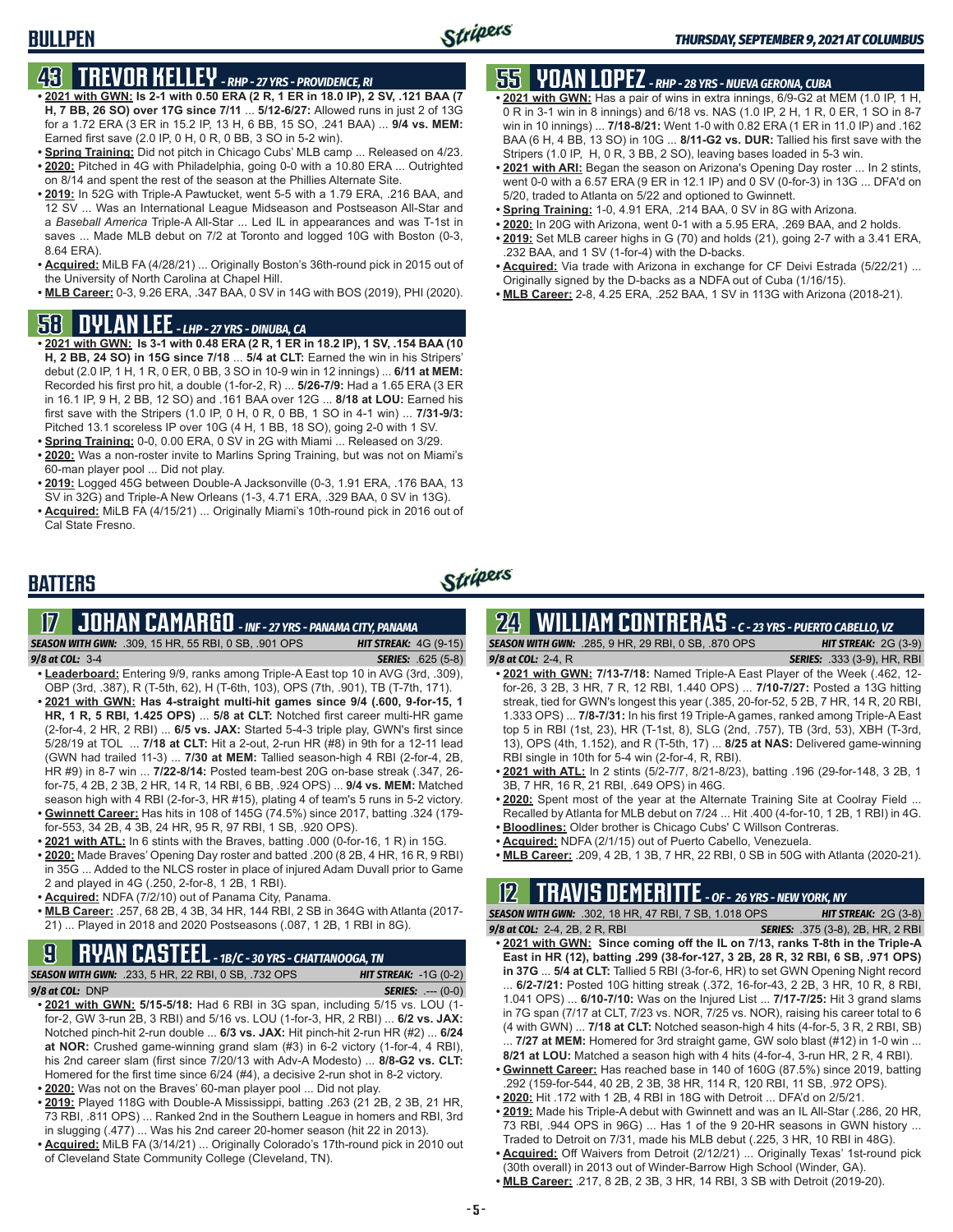## **18 PHILLIP ERVIN** *- OF - 29 YRS - MOBILE, AL*

*SEASON WITH GWN:*.201, 7 HR, 26 RBI, 11 SB, .655 OPS *HIT STREAK:* -1G (0-2) *9/8 at COL:*DNP *SERIES:* .--- (0-0)

- **• 2021 with GWN: 6/2 vs. JAX:** Hit decisive 3-run HR (#1) and tallied season-high 4 RBI (1-for-4, R) ... **6/13 at MEM:** Belted game-tying 2-run HR (#2) with 2 outs in the 9th of an eventual 7-6 loss (1-for-3, 1 R, 2 RBI) ... **7/7 vs. NAS:** Clubbed game-tying 2-run pinch-hit HR (#5, 1-for-1, 2 RBI) ... **8/1 at MEM:** Lined GWRBI single with 2 outs in 9th inning in 4-2 win (1-for-2, RBI) ... **9/3 vs. MEM:** Launched 2nd pinch-hit homer of the year (solo, 1-for-1, 1 RBI).
- **• 2020:** Between Cincinnati and Seattle, hit .149 with 3 2B, 4 RBI, 1 SB in 37G ... DFA'd by the Reds (8/28), Mariners (12/16), and Chicago Cubs (2/20/21).
- **• Acquired:** Off waivers from the Chicago Cubs (2/22/21) ... Originally Cincinnati's 1st-round pick (27th overall) in 2013 out of Samford University (Homewood, AL).
- **• MLB Career:** .247, 26 2B, 8 3B, 17 HR, 68 RBI, 15 SB in 237G with CIN, SEA (2017-20) ... Tallied 7 of his 8 career triples in 2019 (ranked 7th in NL).

## **7 MAIKEL FRANCO** *- INF - 29 YRS - AZUA, D.R.*

#### *SEASON WITH GWN:*--- *HIT STREAK:* 0G (0-0) *9/8 at COL:*DNP *SERIES:* .--- (0-0)

- **• 2021 with GWN:** Joined the Stripers on 9/8 ... Will make his Braves org. debut. **• 2021 with BAL:** Signed a MLB deal on 3/16 ... Hit .210 (22 2B, 11 HR, 31 R, 47 RBI, .608 OPS) in 104G ... Hit season-best .269 (6 2B, 4 HR, 12 R, 17 RBI, .768 OPS) in 26G in June ... Released on 8/25.
- **• 2020 with KC:** Signed a MLB deal with Kansas City on 12/27/19 ... In lone season with the Royals, hit .278 (16 2B, 8 HR, 23 R, 38 RBI, 1 SB, .778 OPS) in 60G.
- **• Acquired:** MiLB FA (8/31/21) ... Originally a NDFA with Philadelphia (1/13/10). **• Triple-A History:** With Lehigh Valley (2014-15, 2019), hit .272 (47 2B, 6 3B, 22
- HR, 84 R, 108 RBI, 5 SB, .765 OPS) in 178G. **• MLB Career:** .246, 148 2B, 4 3B, 121 HR, 428 RBI, 4 SB in 820G with PHI (2014- 19), KC (2020), BAL (2021) ... In 6 years with Phillies, hit .249 with 102 HR, 343 RBI (had 20-plus HR in 3-straight years from 2016-18).

## **8 RYAN GOINS** *- INF - 33 YRS - TEMPLE, TX*

*SEASON WITH GWN:*.232, 5 HR, 33 RBI, 2 SB, .643 OPS *HIT STREAK:* 3G (3-11)

- *9/8 at COL:*1-3, 2B, R, 2 RBI, BB *SERIES:* .286 (2-7), 2B, 2 RBI **• 2021 with GWN: 5/4 at CLT:** Hit Gwinnett's first HR of the season (solo, 2-for-5, RBI) ... **5/12 vs. LOU:** Set season highs for hits (3-for-4) and RBI (3) ... **6/18-6/29:** Posted season-best 8G hitting streak (.400, 10-for-25, 1 2B, 3 R, 6 RBI) ... **7/4 at DUR:** Homered for the first time since Opening Night (2-run, #2, 1-for-4, 2 RBI) ... **8/13 vs. DUR:** Clubbed 2-run HR (#4) in 8th inning for decisive runs in 6-4 victory (2-for-4, 2 R, 2 RBI) ... **8/6-8/17:** In his first 8G since returning from the Olympics, hit .304 (7-for-23, 3 HR, 5 R, 6 RBI, .987 OPS).
- **• Tokyo Olympics:** Was on GWN's Temporary Inactive List while playing for Mexico in this year's Olympics ... Hit .250 (1-for-4, R, RBI) in 2G (MEX went 0-3).
- **• Triple-A Career:** Has played for BUF (2013-16), LHV (2018), CLT (2019), and GWN (2021) ... Was teammates with MGR Matt Tuiasosopo in 2014 with BUF.
- **• 2020:** Played in 14G with the Chicago White Sox, batting .000 (0-for-9, 4 R) ... Spent most of the year at the Alternate Training Site in Schaumburg, IL.
- **• Acquired:** MiLB FA (2/25/21) ... Originally Toronto's 4th-round pick in 2009 out of Dallas Baptist University (Dallas, TX).
- **• MLB Career:** .228, 71 2B, 12 3B, 22 HR, 158 RBI in 555G with TOR, KC, CWS (2013-20) ... Played for TOR in 2015-16 Postseasons (.146, 1 HR, 5 RBI in 14G).

## **5 TERRANCE GORE** *- OF - 30 YRS - MACON, GA*

*SEASON WITH GWN:*.234, 0 HR, 1 RBI, 16 SB, .740 OPS *HIT STREAK:* -3G (0-8) *9/8 at COL:*DNP *SERIES:* .--- (0-0)

- **• 2021 with GWN:** Is 16-for-20 (80.0%) in stolen base attempts, including a pair of 2-steal games (5/18 at NAS, 6/18 vs. NAS) ... **6/9-G2 at MEM:** Stole 3rd and scored winning run in 8th inning of 3-1 victory ... **7/10 vs. NAS:** Notched seasonhigh 3 hits (3-for-3, 2B, R).
- **• 2020:** Logged 2G in his lone season with the Los Angeles Dodgers (0 PA).
- **• Acquired:** MiLB FA (2/18/21) ... Originally Kansas City's 20th-round pick in 2011 out of Gulf Coast Community College (Panama City, FL).
- **• MLB Career:** .224, 2 2B, 1 3B, 0 HR, 1 RBI, 40 SB in 102G with KC, CHC, LAD (2014-20) ... Played in the Postseason with KC (2014-15) and CHC (2018), going 0-for-2 with 3 R, 5 SB ... Won World Series with the Royals in 2015.

## **4 SEAN KAZMAR JR.** *- INF - 37 YRS - VALDOSTA, GA*

|                 | <b>SEASON WITH GWN:</b> .225, 9 HR, 26 RBI, 3 SB, .660 OPS | <b>HIT STREAK: -2G (0-7)</b> |
|-----------------|------------------------------------------------------------|------------------------------|
| 9/8 at COL: DNP |                                                            | <b>SERIES:</b> .000 (0-4)    |
|                 |                                                            |                              |

- **• Gwinnett Career:** Batting .264 (672-for-2541, 136 2B, 12 3B, 46 HR, 308 R, 296 RBI, 26 SB) in 742G over 8 seasons ... Leads in career G, AB, H, TB (970), 2B, R, RBI ... Ranks 2nd in career 3B (12) ... Ranks 3rd in career HR (46).
- **• Braves Records:** Owns Atlanta Braves Triple-A records for career hits (passed Larry Whisenton's 657 on 7/31 at MEM) and at-bats (passed Chico Ruiz's 2,510 on 8/22 at LOU) ... Is 2nd in doubles (136), 3rd in games (742), 4th in RBI (296).
- **• 2021 with GWN: 5/25 vs. MEM:** Lined a walk-off single in the 9th for a 2-1 win, his first career walk-off RBI with GWN ... **7/8-G1 vs. NAS:** Passed Joey Terdoslavich for 3rd on GWN career HR list (#42, 1-for-3, 2 RBI) ... **7/22 vs. NOR:** Passed Damon Hollins for 2nd on ATL Triple-A hits list (#649, 2-for-3, HR, 2 RBI) ... **7/28 at MEM:** Notched his 999th and 1,000th career Triple-A hits (2-for-5, R) ... **9/1 vs. MEM:** Hit game-winning 2-run HR (#9) in 7th for 3-2 victory (2-for-3, 2 RBI).
- **• 2021 with ATL:** Contract selected on 4/17, has spent 2 stints with Atlanta (4/17- 4/23, 5/4-5/7), going 0-for-2 ... Pinch hit on 4/17 at the Chicago Cubs, marking his first MLB appearance in 4,589 days since 9/23/08 with San Diego ... The last player with a bigger gap between MLB appearances was Ralph Winegarner (13 years, 14 days between 6/23/36 with CLE and 7/7/49 with STL).
- **• Acquired:** MiLB FA (12/7/20) ... Originally San Diego's 5th-round pick in 2004 out of the College of Southern Nevada.
- **• MLB Career:** .195, 1 2B, 0 3B, 0 HR, 2 RBI in 22G with SD (2008), ATL (2021).

## **22 JASON KIPNIS** *- INF - 34 YRS - NORTHBROOK, IL*

*SEASON WITH GWN:*.289, 8 HR, 26 RBI, 1 SB, .889 OPS *HIT STREAK:* 6G (9-19) *9/8 at COL:*1-4 *SERIES:* .500 (4-8), 2 2B, HR, 3 RBI

- **• 2021 with GWN: In 13G since 8/20, batting .471 (16-for-34, 3 2B, 3 HR, 5 R, 7 RBI, 1 SB, 1.371 OPS)** ... **5/28 vs. MEM:** Belted decisive 3-run HR (#1, 2-for-3, 3 RBI) ... **6/16 at NAS:** Hit game-winning HR (#2), a 2-run shot (2-for-4,, 2 RBI) ... **7/6-7/16:** Had 5 multi-hit efforts in 9G, batting .350 (14-for-40, 3 2B, 1 3B, 2 HR, 8 R, 10 RBI, .991 OPS) ... **7/14 at CLT:** Fell triple shy of the cycle (3-for-5, 2B, HR, 3 R, 2 RBI) ... **9/7 at COL:** Facing former club, tallied 3 XBH (3-for-4, 2 2B, HR #8, 2 R, 3 RBI).
- **• 2020:** In his lone season with the Chicago Cubs, hit .237 (8 2B, 1 3B, 3 HR, 16 RBI, 1 SB) in 44G ... Played in 2G during the Postseason (0-for-3, 1 BB, 1 SO).
- **• Acquired:** MiLB FA (3/29/21) ... Originally Cleveland's 2nd-round pick in 2009 out of Arizona State University (Tempe, AZ).
- **• MLB Career:** .260, 260 2B, 24 3B, 126 HR, 545 RBI, 136 SB in 1,165G with CLE, CHC (2011-20) ... Was 2-time AL All-Star with CLE (2013, 2015) ... Hit .192 (3 2B, 1 3B, 4 HR, 9 RBI) in 26G in Postseason with CLE (2013, 2016-18), CHC (2020).

## **20 JONATHAN MORALES** *- C - 26 YRS - ARROYO, PUERTO RICO*

*SEASON WITH GWN:*.167, 2 HR, 12 RBI, 0 SB, .437 OPS *HIT STREAK:* 2G (2-6) *9/8 at COL:*1-4, RBI *SERIES:* .250 (1-4), RBI

- **• 2021 with GWN: 5/7 at CLT:** Tied his single-game career high with 5 RBI, going 2-for-6 with a 3-run HR (#1) in the 9th ... **8/6 vs. CLT:** Hit a 2-out walk-off single in 11th inning for 4-3 win (2nd career walk-off with GWN, last on 7/21/18 vs. PAW) ... **8/20 at LOU:** Went 4-for-4 (2B, HR, 2 R, 3 RBI), his most hits in a game since 8/13/16 with Class-A Rome at Hickory (career-best 5-for-5).
- **• 2020:** Spent entire year at Braves Alternate Training Site in Gwinnett (no MLB debut) ... Played for Caguas of the Puerto Rican Winter League (.394, 3 HR, 9 RBI in 13G), earning PWL Postseason All-Star honors.
- **• 2019:** Hit .240 (13 2B, 2 HR, 27 R, 25 RBI) in 80G between Double-A Mississippi and Gwinnett ... Logged 1 game during the IL Playoffs (0-for-1, BB).
- **• Acquired:** Braves' 25th-round pick in 2015 out of Miami-Dade CC.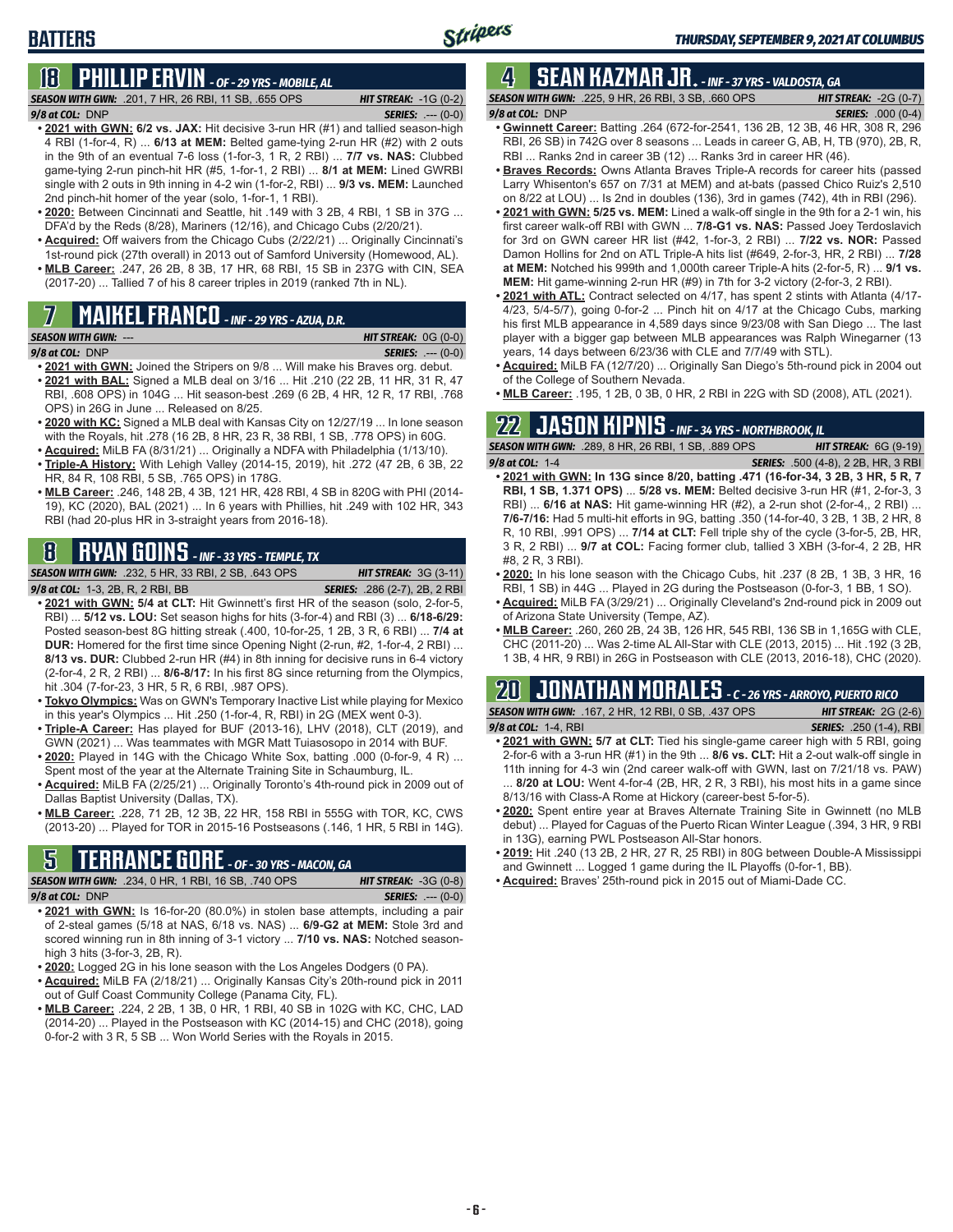## **BATTERS**

## **15 CRISTIAN PACHE** *- OF - 22 YRS - SANTO DOMINGO CENTRO, D.R.*

*SEASON WITH GWN:*.274, 10 HR, 37 RBI, 9 SB, .794 OPS *HIT STREAK:* 5G (8-19) *9/8 at COL:* 1-4, R, BB *SERIES:* .500 (4-8), 2B, HR, RBI, SB

- **• MLB.com Prospect Ranks:** #1 (Braves Top 30), #40 (Top 100). **• 2021 with GWN: Ranks 4th in the Triple-A East in batting since 8/1, hitting .340 (34-for-100, 7 2B, 4 HR, 18 R, 15 RBI, 5 SB, .941 OPS) in 28G** ... **5/29- 6/1:** Assigned to rehab (right hamstring inflammation), played 1G before being activated/optioned on 6/2 ... **6/5 vs. JAX:** Went 3-for-6 with 2 doubles, including game-tying 2-run double in 9th ... **6/10 at MEM:** Tallied first career multi-HR game (3-for-5, 2 HR, 3 R, 4 RBI) ... **6/30 at DUR:** Notched last-at-bat GWRBI single in 9th for 2-1 win (2-for-3, 2B, RBI) ... **7/21 vs. NOR:** Homered in both games of a DH (#3-4, 2-for-6, 2 R, 2 RBI) ... **8/11 vs. DUR:** Went 4-for-6 with 5 RBI in a DH sweep, tallying 2 HR (#8-9) and delivering 2-out walk-off single in G1 (won 4-3) ... **9/7 at COL:** Fell triple shy of the cycle (3-for-4, 2B, HR #10, 3 R, RBI, SB).
- **• 2021 with ATL:** On Atlanta's Opening Day roster for the first time ... Hit .111 (3 2B, 1 HR, 6 R, 4 RBI) in 22G ... Placed on IL twice, on 4/14 and 5/14.
- **• 2020:** Spent most of the year at the Alternate Training Site ... Made his MLB debut on 8/21 vs. Philadelphia (1-for-4) ... Played just 2G during regular season (.250) ... Also made MLB Postseason debut (.182, 1 2B, 1 HR, 4 R, 4 RBI in 12G).
- **• 2019:** Between Mississippi (104G) and Gwinnett (26G), hit .277 (36 2B, 9 3B, 12 HR, 63 R, 61 RBI, 8 SB, .802 OPS) in 130G ... Named a Southern League Postseason All-Star and MLB All-Star Futures Game participant.
- **• Acquired:** NDFA (7/4/15) out of Santo Domingo Centro, D.R.
- **• MLB Career:** .119, 3 2B, 0 3B, 1 HR, 4 RBI, 0 SB in 24G with Atlanta (2020-21).

## **2 YOLMER SANCHEZ** *- INF - 29 YRS - MARACAY, VENEZUELA*

*SEASON WITH GWN:*.218, 9 HR, 32 RBI, 5 SB, .671 OPS *HIT STREAK:* 1G (1-4) *9/8 at COL:*1-4, RBI, SB *SERIES:* .125 (1-8), RBI, SB

- **• 2021 with GWN: Batting .278 (30-for-108, 2 2B, 1 3B, 8 HR, 17 R, 19 RBI, 1 SB, .884 OPS) in 35G since 7/22** ... **5/7 at CLT:** Went 3-for-5 (3 R, 3 RBI) with GWN's first triple of the year ... **6/9-G2 at MEM:** Stole home as part of a double-steal with Drew Waters, scored tying run in 3-1 win (1-for-2, R, SB) ... **7/30 at MEM:** Recorded 2nd career multi-HR game (1st since 5/2/15, CLT vs. SWB), hitting 2 solo shots (#4-5) including GW blast in 8th for 8-7 win (2-for-3, 3 R, 2 RBI) ... **8/26 at NAS:** Fell a homer shy of the cycle (3-for-4, 2B, 3B, RBI) in 2-1 win.
- **• 2020:** Played 11G with the Chicago White Sox, batting .313 (3 2B, 1 HR, 1 RBI, 1.164 OPS) ... Made his MLB Postseason debut in the ALWCS (1G, no at-bat).
- **• Acquired:** MiLB FA (3/31/21) ... Originally a NDFA with Chi. White Sox (5/29/09).
- **• MLB Career:** .245, 113 2B, 24 3B, 32 HR, 215 RBI, 30 SB in 657G with the Chi. White Sox (2014-20) ... Won an AL Gold Glove in 2019 (.987 FPCT at 2B).

## **26 TRAVIS SNIDER** *- OF/INF - 33 YRS - KIRKLAND, WA*

*SEASON WITH GWN:*.174, 4 HR, 15 RBI, 3 SB, .610 OPS *HIT STREAK:* -1G (0-1) *9/8 at COL:* DNP *SERIES:* .--- (0-0)

- **• 2021 with GWN: 6/18 vs. NAS:** Homered (#2) as part of 6-run comeback in 8-7 win (1-for-3, 2 RBI) ... **7/15 at CLT:** Blasted go-ahead 2-run HR (#3) in 8th of 11-10 win (1-for-4, 2 RBI) ... **7/31 at MEM:** Delivered GW 2-run double in 2-1 win (1-for-4, 2 RBI) ... **8/21 at LOU:** Belted pinch-hit 3-run HR (#4).
- **• 2020:** Signed by Miami on 7/24 and reported to the Marlins' Alternate Training Site in Jupiter, FL, but was released on 8/27 and did not reach the Majors.
- **• 2019:** Played for Triple-A Reno in Arizona's system (.294, 22 2B, 4 3B, 11 HR, 41 RBI, 3 SB, .899 OPS in 93G).
- **• Acquired:** MiLB FA (2/26/21) ... Originally Toronto's 1st-round pick (14th overall) in 2006 out of Henry M. Jackson High School (Mill Creek, WA).
- **• MLB Career:** .244, 100 2B, 7 3B, 54 HR, 212 RBI, 22 SB in 630G with TOR, PIT, BAL (2008-15) ... Played for PIT in Postseason from 2013-15 (1-for-4 in 3G).

## **1 RILEY UNROE** *- INF - 26 YRS - NEW ORLEANS, LA*

*SEASON WITH GWN:*.071, 0 HR, 0 RBI, 1 SB, .259 OPS *HIT STREAK:* -1G (0-1) *9/8 at COL:*DNP *SERIES:* .--- (0-0)

- 
- **• 2021 with GWN:** Was on the Stripers' Opening Night roster, played in 6G through 5/16 (.071, 1-for-14, 2 R, 1 SB) ... Transferred to Mississippi on 5/18 ... Rejoined Gwinnett on 9/9.
- **• 2021 with MIS:** In 27G, hit .261 (23-for-88, 3 2B, 2 3B, 2 HR, 6 RBI, 1 SB, .732 OPS) ... Was on the IL from 6/16-7/14, 7/24-8/10, 8/19-9/7.
- **• 2020:** Was not on Braves' 60-man player pool ... Played for Brisbane in Australian Baseball League (.176, 0 HR, 3 R, 0 RBI in 6G).
- **• 2019:** Played for Advanced-A Florida, Double-A Mississippi, and Gwinnett, batting .281 (22 2B, 3 3B, 9 HR, 59 R, 60 RBI, 14 SB) in 128G ... Named Florida State League Midseason All-Star, Southern League Player of the Week (9/2/19), and MiLB.com Braves Organization All-Star.
- **• Acquired:** 2018 Rule 5 (LA Angels) ... Originally Tampa Bay's 2nd-round pick in 2013 out of Desert Ridge High School (Mesa, AZ).

## **11 Drew WATERS** *- OF - 22 YRS - ATLANTA, GA*

*SEASON WITH GWN:*.231, 8 HR, 31 RBI, 24 SB, .693 OPS *HIT STREAK:* 1G (1-5)

- 
- *9/8 at COL:*1-5, 2B *SERIES:* .100 (1-10), 2B **• Leaderboard:** Entering 9/9, ranks among Triple-A East top 10 in stolen bases (T-5th, 24) and runs (9th, 59).
- **• MLB.com Prospect Ranks:** #3 (Braves Top 30), #83 (Top 100 Prospects).
- **• 2021 with GWN: 5/15-6/10:** Hit .316 (25-for-79, 4 2B, 3 HR, 16 R, 9 RBI, 6 SB, .906 OPS) in 21G ... **5/18 at NAS:** Recorded first career multi-HR game (3-for-5, 2 HR, 3 RBI) and became the first GWN player to homer from both sides of the plate since Mel Rojas Jr. (7/7/16 at CLT) ... **5/19 at NAS:** Fell a triple shy of the cycle in first 4-hit game at Triple-A (4-for-5, 2B, HR, 2 R, 2 RBI, 2 SB) ... **6/9-G2 at MEM:** Lined RBI single in 8th (2-for-3, R, RBI) for last-at-bat 3-1 win ... **7/2-7/18:** Posted 13G on-base streak (.357, 20-for-56, 8 2B, 1 3B, 2 HR, 14 R, 10 RBI, 4 SB) ... **7/1-7/31:** Led Triple-A East in XBH with 17, batting .301 (31-for-103, 11 2B, 1 3B, 5 HR, 23 R, 17 RBI, 5 SB, .924 OPS) in 24G.
- **• Futures Game:** Played for the NL Team in the 2021 SiriusXM All-Star Futures Game on 7/11 at Coors Field (1-for-1, BB) ... Was the 7th active Gwinnett player selected to the game (1st since RHP Touki Toussaint in 2018).
- **• 2020:** Spent entire year at Braves Alternate Site in Gwinnett (no MLB debut).
- **• 2019:** Hit .309 (40 2B, 9 3B, 7 HR, 80 R, 52 RBI, 16 SB) in 134G with Double-A Mississippi and Gwinnett ... Won Southern League Batting Title (.319, best in MIS history) and Most Valuable Player (1st in MIS history) ... Ranked among MiLB top 5 in doubles (T-3rd, 40) and hits (5th, 163).
- **• Acquired:** Braves' 2nd-round pick in 2017 out of Etowah High School (Woodstock, GA) ... Named Gatorade Georgia Baseball Player of the Year in 2017.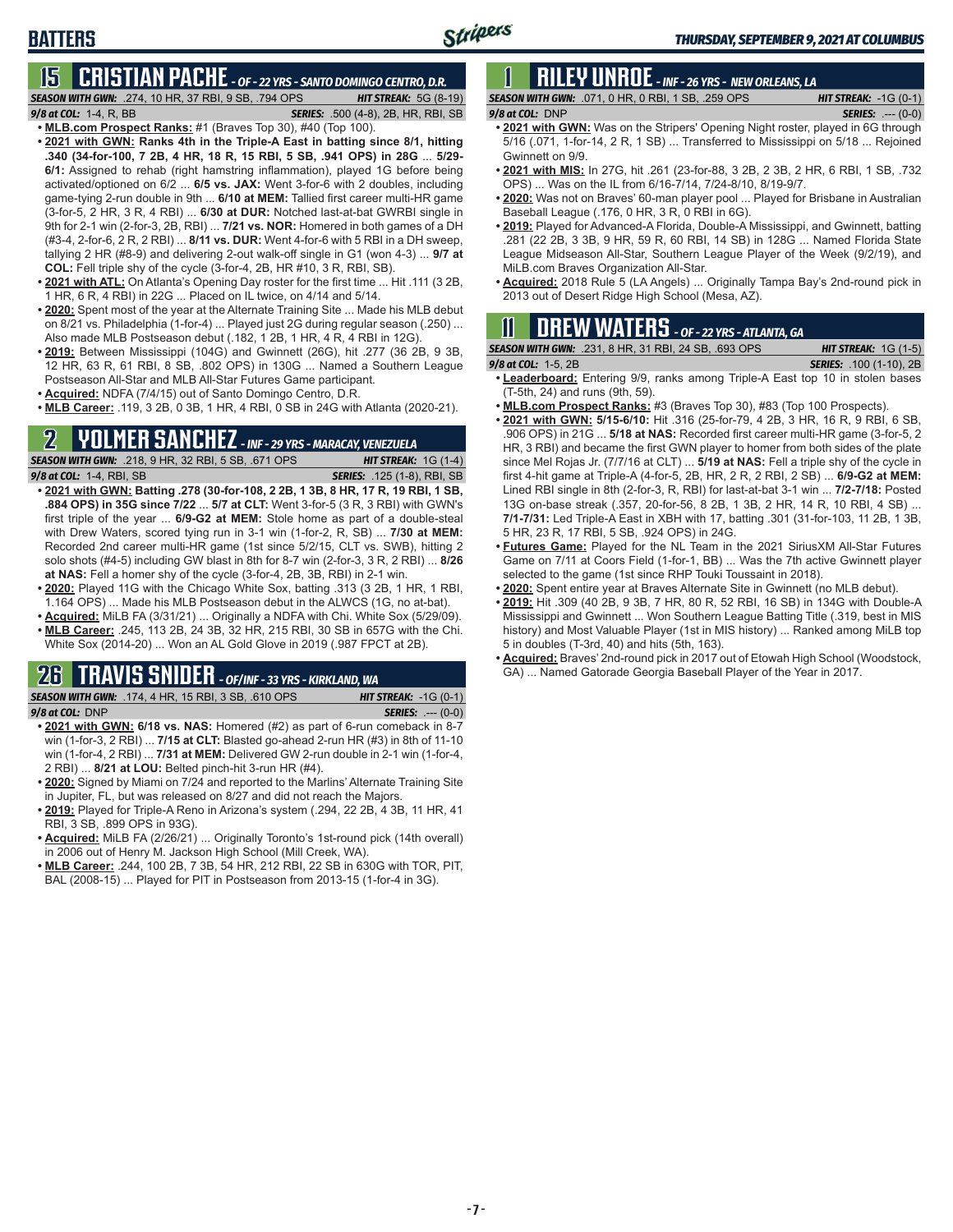| <b>OFFENSE</b> |  |                                                                                              | Stripers |  |  |  |  |  | <b>THURSDAY, SEPTEMBER 9, 2021 AT COLUMBUS</b> |
|----------------|--|----------------------------------------------------------------------------------------------|----------|--|--|--|--|--|------------------------------------------------|
| TOTAL:         |  | 249, 146 HR, 758 OPS RISP: 270, 44 HR, 823 OPS RUNS/INNING: 1 2 3 4 5 6 7 8 9 X TOT          |          |  |  |  |  |  |                                                |
| Vs. LHP:       |  | 250, 60 HR, 790 OPS RISP/20: 268, 21 HR, 829 OPS Stripers: 73 53 59 59 71 58 69 57 43 14 556 |          |  |  |  |  |  |                                                |
|                |  | Vs. RHP: 249, 86 HR, 742 OPS LOADED: 316, 8 HR, 981 OPS Opponents:                           |          |  |  |  |  |  | 69 51 59 55 44 53 44 31 24 14 444              |

|            |                |                |    |           |                |                |                | <b>HOME RUNS</b>       |                                               |                 | <b>MULTI-GAMES</b> |              |
|------------|----------------|----------------|----|-----------|----------------|----------------|----------------|------------------------|-----------------------------------------------|-----------------|--------------------|--------------|
| Player     | 1 <sub>R</sub> | 2R             | 3R | <b>GS</b> | Tot.           |                |                | Off LH Off RH Team W-L | <b>Last HR with Gwinnett (Regular Season)</b> | <b>Hit</b>      | <b>RBI</b>         | <b>HR</b>    |
| Almonte    | $\overline{2}$ |                |    |           | 3              |                | 2              | $3-0$                  | 5/30/21 vs. MEM. 1R (RH Connor Jones)         | 8               | 5                  |              |
| Arcia      | 12             | 5              |    |           | 17             | 7              | 10             | $10 - 4$               | 8/17/21 at LOU. 1R (RH Hunter Greene)         | $\overline{21}$ | 10                 | 2            |
| Brugman    |                |                |    |           |                |                |                | $0 - 0$                |                                               |                 |                    |              |
| Camargo    | 5              | $\overline{ }$ | 3  |           | 15             | $\overline{7}$ | 8              | $10 - 4$               | 9/4/21 vs. MEM, 3R (LH Connor Thomas)         | 27              | 14                 |              |
| Casteel    |                | $\overline{4}$ |    |           | 5              | 3              | $\overline{2}$ | $3 - 2$                | 8/22/21 at LOU, 2R (LH Phillip Diehl)         | 6               | $\overline{7}$     |              |
| Contreras  | 5              | 3              |    |           | 9              | $\overline{2}$ | $\overline{7}$ | $8 - 1$                | 9/7/21 at COL, 1R (LH Kirk McCarty)           | 10              | $\overline{7}$     |              |
| d'Arnaud   |                |                |    |           |                |                |                | $0 - 0$                |                                               |                 | ۰                  |              |
| Demeritte  | 10             |                |    | 3         | 18             | 10             | 8              | $15 - 3$               | 9/7/21 at COL, 1R (LH Kirk McCarty)           | 15              | 11                 |              |
| Ervin      | 4              | 2              |    |           | $\overline{7}$ | 5              | $\overline{2}$ | $5 - 2$                | 9/3/21 vs. MEM, 1R (LH Evan Kruczynski)       | $\overline{7}$  | $\overline{7}$     |              |
| Franco     |                |                |    |           |                |                |                | $0 - 0$                |                                               |                 | ۰                  |              |
| Goins      | 3              | $\overline{2}$ |    |           | 5              |                | 4              | $4 - 1$                | 8/17/21 at LOU, 1R (RH Hunter Greene)         | 14              | 8                  |              |
| Gore       |                |                |    |           |                |                |                | $0 - 0$                |                                               | 3               | ۰                  |              |
| Heredia    |                |                |    |           |                |                |                | $0 - 0$                | ---                                           | ٠               | ۰                  |              |
| Inciarte   |                |                |    |           |                |                |                | $0 - 0$                |                                               |                 |                    |              |
| Jackson    | 4              | 4              |    | 2         | 11             | 8              | 3              | $5 - 2$                | 7/28/21 at MEM, 1R (LH Matthew Liberatore)    | 11              | 10                 | 3            |
| Kazmar Jr. | 5              | 3              |    |           | 9              | 3              | 6              | $6 - 3$                | 9/1/21 vs. MEM. 2R (LH Matthew Liberatore)    | 9               | $\overline{7}$     |              |
| Kipnis     | 4              | 3              |    |           | 8              |                | $\overline{ }$ | $6 - 2$                | 9/7/21 at COL, 1R (LH Kirk McCarty)           | 15              | 8                  |              |
| Lucrov     |                |                |    |           | $\overline{2}$ |                | 2              | $1 - 1$                | 6/10/21 at MEM, 3R (RH Grant Black)           | 4               | 3                  |              |
| Martinez   |                |                |    |           |                |                |                | $0 - 0$                |                                               | $\overline{2}$  | $\overline{A}$     |              |
| Morales    |                |                |    |           | $\overline{2}$ |                | 1              | $2 - 0$                | 8/20/21 at LOU, 1R (LH Phillip Diehl)         | $\overline{2}$  | 2                  |              |
| Pache      | 8              |                |    |           | 10             | 4              | 6              | $7 - 2$                | 9/7/21 at COL, 1R (LH Kirk McCarty)           | 18              | 8                  | 1            |
| Rosario    | $\overline{2}$ |                |    |           | 4              |                | 4              | $4 - 0$                | 8/26/21 at NAS, 1R (RH Josh Lindblom)         | $\overline{2}$  | 5                  |              |
| Sanchez    | 6              | $\overline{2}$ |    |           | 9              | 4              | 5              | $5 - 3$                | 9/5/21 vs. MEM, 1R (RH T.J. Zeuch)            | 12              | 6                  | $\mathbf{1}$ |
| Snider     | $\overline{2}$ |                |    |           | 4              |                | 4              | $4 - 0$                | 8/21/21 at LOU, 3R (RH Tim Adleman)           | 3               | 4                  |              |
| Unroe      |                |                |    |           |                |                |                | $0 - 0$                | 7/19/19 vs. ROC, 1R (RH Drew Hutchison)       |                 | ۰                  |              |
| Waters     | 4              | $\mathfrak{p}$ | 2  |           | 8              | 4              | 4              | $4 - 3$                | 7/24/21 vs. NOR. 1R (RH Eric Hanhold)         | 18              | $\overline{7}$     | 1            |
| Total:     | 78             | 43             | 17 | 8         | 146            |                |                |                        |                                               |                 |                    |              |

|  |  | <b>HOME RUN VARIANTS</b> |
|--|--|--------------------------|
|  |  |                          |

#### **Back-to-Back Homers (4x):**

Almonte (GS) / Snider, 5/7 at CLT (1st Inning) Jackson (2R) / Contreras, 7/14 at CLT (1st Inning) Pache (1R) / Arcia, 8/11-G2 vs. DUR (1st Inning) Camargo (2R) / Kipnis, 8/20 at LOU (3rd Inning)

**Back-to-Back-to-Back Homers (1x):**

Arcia (2R) / Camargo / Demeritte, 5/8 at CLT (6th Inning)

#### **Pinch-Hit Homers (5x):**

Demeritte (1R), 5/12 vs. LOU (7th Inning) Casteel (2R), 6/3 vs. JAX (7th Inning) Ervin  $(2R)$ ,  $7/7$  vs. NAS  $(6th$  Inning) Snider (3R), 8/21 at LOU (8th Inning) Ervin (1R), 9/3 vs. MEM (7th Inning)

#### **Leadoff (Game) Homers (4x):**

Waters (2x), 5/19 at NAS, 7/22 vs. NOR Arcia (1x), 7/3 at DUR Pache (1x), 8/8-G2 vs. CLT

#### **Walk-Off Homers (1x):**

Arcia (Solo), 5/16 vs. LOU (9th Inning)

|            |            |    |    |    |    | <b>STRIPERS BATTING BY MONTH</b> |           |            |            |            |
|------------|------------|----|----|----|----|----------------------------------|-----------|------------|------------|------------|
|            | <b>AVG</b> | G  | 2B | 3B | HR | <b>RBI</b>                       | <b>SB</b> | <b>OBP</b> | <b>SLG</b> | <b>OPS</b> |
| May:       | .254       | 24 | 43 | 2  | 36 | 138                              | 24        | .366       | .445       | .811       |
| June:      | 227        | 25 | 36 | 3  | 21 | 88                               | 23        | .308       | .357       | .665       |
| July:      | .271       | 28 | 52 | 2  | 47 | 161                              | 23        | .352       | .479       | .831       |
| August:    | .237       | 25 | 30 | 6  | 30 | 103                              | 14        | .298       | .401       | .700       |
| September: | .261       | 8  | 8  | 0  | 12 | 35                               |           | .344       | .445       | .790       |

|               | <b>HITTER AWARDS &amp; HONORS</b>      |                          |
|---------------|----------------------------------------|--------------------------|
| <b>Player</b> | <b>Award/Date</b>                      | <b>Stats</b>             |
| Waters        | Sirius XM All-Star Futures Game (7/11) | Game: 1-1, BB            |
| l Contreras   | AAA East Player of Week (7/13-18)      | .462, 3 2B, 3 HR, 12 RBI |

|                |       |                |                | <b>PINCH HITTERS</b> |          |              |                |             |                |          |
|----------------|-------|----------------|----------------|----------------------|----------|--------------|----------------|-------------|----------------|----------|
| Player         | AVG.  | <b>AB</b>      | R              | н                    | 2B       | 3B           | <b>HR</b>      | <b>RBI</b>  | <b>BB</b>      | SO       |
| Almonte        | 1.000 | 1              | $\Omega$       | 1                    | $\Omega$ | $\Omega$     | 0              | 2           | $\Omega$       | 0        |
| Arcia          | ---   | $\Omega$       | 1              | $\mathbf 0$          | 0        | $\mathbf 0$  | $\mathbf 0$    | 0           | 1              | $\Omega$ |
| Camargo        | .000  | 1              | $\Omega$       | $\Omega$             | $\Omega$ | $\Omega$     | $\Omega$       | $\Omega$    | $\Omega$       | $\Omega$ |
| Casteel        | .125  | 24             | $\overline{2}$ | 3                    | 1        | $\Omega$     | 1              | 4           | 0              | 8        |
| Contreras      | .500  | $\overline{2}$ | 1              | 1                    | 0        | $\Omega$     | $\Omega$       | $\Omega$    | $\Omega$       | $\Omega$ |
| Demeritte      | .286  | 7              | 3              | $\overline{2}$       | 1        | $\Omega$     | 1              | 1           | 3              | 4        |
| Ervin          | .273  | 11             | 4              | 3                    | O        | $\Omega$     | $\overline{2}$ | 5           | $\overline{4}$ | 4        |
| Goins          | .000  | $\overline{2}$ | 0              | $\mathbf 0$          | 0        | $\mathbf 0$  | $\mathbf 0$    | $\mathbf 0$ | $\mathbf 0$    | 1        |
| Gore           | .200  | 5              | $\Omega$       | 1                    | 0        | $\Omega$     | $\Omega$       | $\Omega$    | 3              | 3        |
| Jackson        | .000  | 1              | $\Omega$       | $\Omega$             | $\Omega$ | $\Omega$     | $\mathbf 0$    | $\Omega$    | $\Omega$       | 1        |
| Kazmar Jr.     | .000  | 9              | $\Omega$       | $\Omega$             | $\Omega$ | $\Omega$     | $\Omega$       | $\Omega$    | $\Omega$       | 4        |
| Kipnis         | .000  | 1              | $\Omega$       | $\Omega$             | 0        | $\mathbf 0$  | $\mathbf 0$    | $\Omega$    | 1              | 0        |
| Lee, D.        | .000  | 1              | $\mathbf 0$    | $\Omega$             | 0        | $\Omega$     | $\mathbf 0$    | $\Omega$    | $\Omega$       | 1        |
| Lucroy         | .000  | 3              | $\Omega$       | $\Omega$             | $\Omega$ | $\Omega$     | $\mathbf 0$    | $\Omega$    | 1              | $\Omega$ |
| <b>Morales</b> | .000  | $\overline{2}$ | $\Omega$       | $\Omega$             | 0        | $\Omega$     | $\mathbf 0$    | $\Omega$    | $\Omega$       | $\Omega$ |
| Pache          | .500  | $\overline{2}$ | $\Omega$       | 1                    | 0        | $\Omega$     | $\Omega$       | 1           | 1              | 1        |
| Sanchez        | .000  | 8              | 1              | $\Omega$             | 0        | $\Omega$     | $\mathbf 0$    | $\Omega$    | 1              | 4        |
| Snider         | .150  | 20             | 4              | 3                    | 1        | $\Omega$     | 1              | 4           | $\overline{4}$ | 7        |
| Unroe          | .000  | 4              | $\Omega$       | $\Omega$             | 0        | $\Omega$     | $\Omega$       | $\Omega$    | $\Omega$       | 1        |
| Totals:        | .144  | 104            | 16             | 15                   | 3        | $\mathbf{0}$ | 5              | 17          | 19             | 39       |

|                 |                 | <b>HITTING STREAKS (10-PLUS GAMES)</b> |
|-----------------|-----------------|----------------------------------------|
|                 | Length/Dates    | <b>Stats</b>                           |
| Player<br>Arcia | 13G (5/4-5/18)  | .393 (22-56), 4 2B, 7 HR, 17 R, 12 RBI |
| Contreras       | 13G (7/10-7/27) | .385 (20-52), 5 2B, 7 HR, 14 R, 20 RBI |
| Demeritte       | 10G (6/2-7/21)  | .372 (16-43), 2 2B, 3 HR, 10 R, 8 RBI  |
|                 |                 |                                        |

| <b>ON-BASE STREAKS (15-PLUS GAMES)</b> |                 |                                              |  |  |  |  |
|----------------------------------------|-----------------|----------------------------------------------|--|--|--|--|
| <b>Plaver</b>                          | Length/Dates    | <b>Stats</b>                                 |  |  |  |  |
| Camargo                                | 20G (7/22-8/14) | .347 (26-75), 4 2B, 2 3B, 2 HR, 14 RBI, 6 BB |  |  |  |  |
| Camargo                                | 18G (6/18-7/8)  | .303 (20-66), 6 2B, 2 HR, 7 RBI, 7 BB        |  |  |  |  |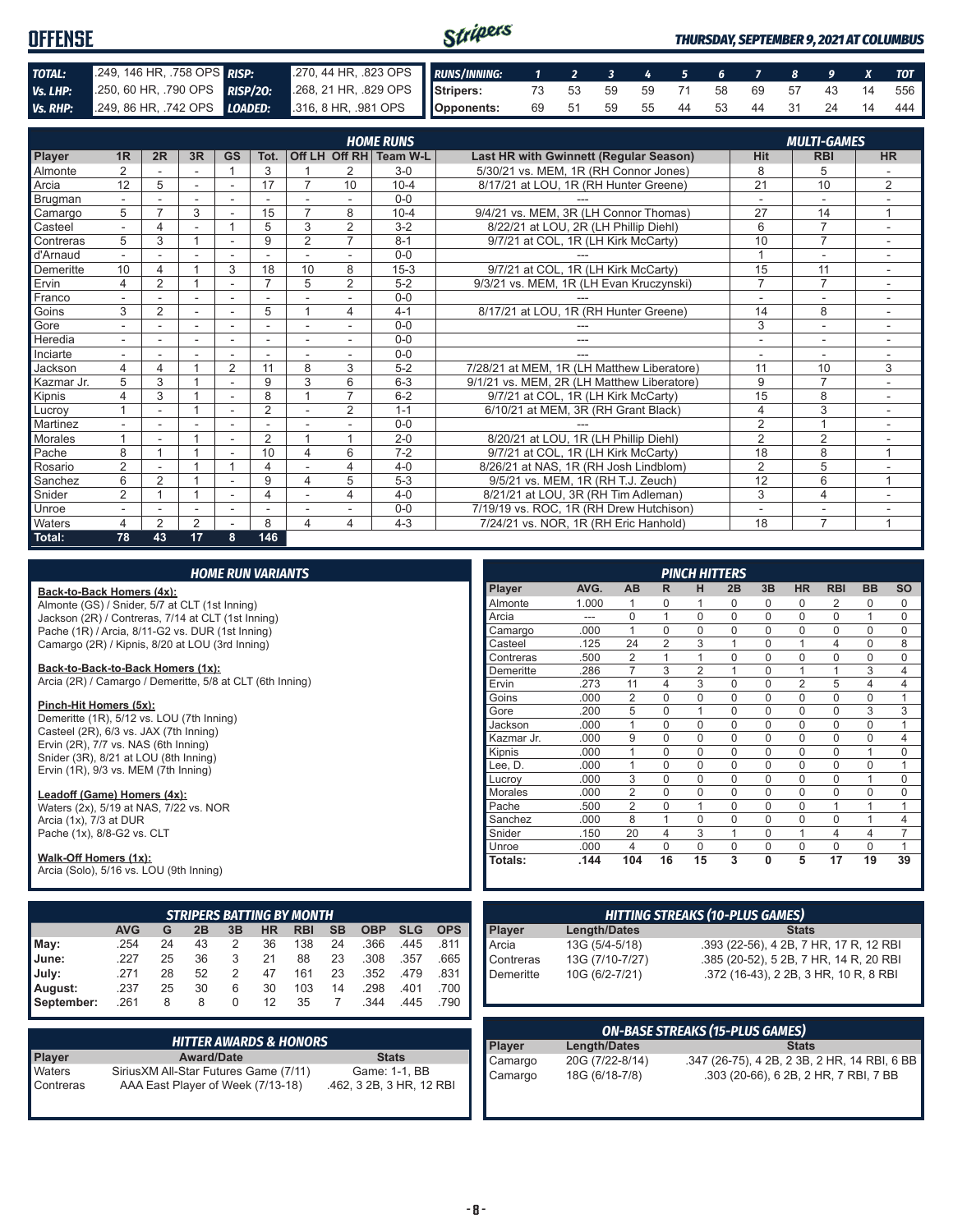### **SEASON SUMMARY**



### **TEAM HIGHS & LOWS**

| <b>OFFENSE:</b>  |                                                                  |
|------------------|------------------------------------------------------------------|
|                  |                                                                  |
|                  |                                                                  |
|                  |                                                                  |
|                  |                                                                  |
|                  |                                                                  |
|                  |                                                                  |
|                  |                                                                  |
|                  |                                                                  |
|                  |                                                                  |
|                  |                                                                  |
|                  |                                                                  |
|                  |                                                                  |
|                  |                                                                  |
|                  |                                                                  |
|                  |                                                                  |
|                  |                                                                  |
| <b>PITCHING:</b> |                                                                  |
| <b>DEFENSE:</b>  | Most Double Plays Turned, Game  3 (6x, last: 8/21 at Louisville) |

### **TEAM MISCELLANEOUS**

Most Caught Stealing, Game .............................................. 2 (8/8-G1 vs. Charlotte)

| Largest Blown Lead (Loss)3 Runs (4x, last: 8/6 vs. Charlotte, 5-2, 6-10) |
|--------------------------------------------------------------------------|
|                                                                          |
|                                                                          |
|                                                                          |
|                                                                          |
|                                                                          |
| .10,716 (5/22 at Nashville)                                              |
|                                                                          |
|                                                                          |
|                                                                          |

### **INDIVIDUAL HIGHS & LOWS**

| <b>HITTING (GAME):</b> |  |
|------------------------|--|
|                        |  |
|                        |  |
|                        |  |
|                        |  |
|                        |  |
|                        |  |
|                        |  |
|                        |  |
|                        |  |
|                        |  |
|                        |  |
|                        |  |
|                        |  |
|                        |  |

#### **PITCHING (GAME):**

#### **DEFENSE (GAME):**

### **STREAKS**

#### **OFFENSIVE (LONGEST IN 2021 ONLY):**

#### **PITCHING (LONGEST IN 2021 ONLY):**

| Consecutive Starts with Win3 Starts (2x, last: K. Wright, 8/13-8/26) |  |
|----------------------------------------------------------------------|--|
|                                                                      |  |
|                                                                      |  |
|                                                                      |  |
|                                                                      |  |
|                                                                      |  |

### **LAST TIME IT HAPPENED (GWINNETT REGULAR-SEASON HISTORY)**

#### **INDIVIDUAL OFFENSE:**

|                             | Homers, Both Sides of Plate  Drew Waters (5/18/21 at Nashville)            |
|-----------------------------|----------------------------------------------------------------------------|
|                             |                                                                            |
|                             |                                                                            |
|                             | Back-to-Back-to-Back Homers  Arcia/Camargo/Demeritte (5/8/21 at Charlotte) |
|                             |                                                                            |
|                             |                                                                            |
|                             |                                                                            |
|                             |                                                                            |
|                             |                                                                            |
|                             |                                                                            |
|                             |                                                                            |
|                             |                                                                            |
|                             |                                                                            |
|                             | 7-Game Multi-Hit Streak…Tyler Pastornicky (4/10/13-4/16/13)                |
| <b>INDIVIDUAL PITCHING:</b> |                                                                            |
|                             |                                                                            |

| 9.0-Inning No-Hitter (Solo)Todd Redmond (5/28/10 at Louisville)                |  |
|--------------------------------------------------------------------------------|--|
| 9.0-Inning No-Hitter (Comb.) Wooten/Marksberry/Ramirez (6/30/16 at Louisville) |  |
|                                                                                |  |
|                                                                                |  |
|                                                                                |  |
| 21 Consecutive Saves Converted Jairo Asencio (9/6/09-8/8/11)                   |  |
| 25.0-Inning Scoreless Streak Stephen Marek, 25.1 IP (6/6/10-8/2/10)            |  |
|                                                                                |  |

### **TEAM OFFENSE:**

| <b>TEAM PITCHING:</b> |                                                                    |
|-----------------------|--------------------------------------------------------------------|
|                       |                                                                    |
|                       |                                                                    |
|                       |                                                                    |
|                       |                                                                    |
|                       |                                                                    |
|                       |                                                                    |
|                       |                                                                    |
|                       |                                                                    |
| <b>TEAM DEFENSE:</b>  |                                                                    |
|                       | Turn a Triple Play 6/5/21 vs. Jacksonville (Camargo-Kipnis-Snider) |
|                       |                                                                    |

## Commit 5 Errors ..........................................................................8/17/10 vs. Norfolk

## **TEAM MISCELLANEOUS:**<br>18-Run Margin of Victory.....

| 21-Run Margin of Defeat…………………………………7/13/12 at Louisville (Lost 1-22) |
|-----------------------------------------------------------------------|